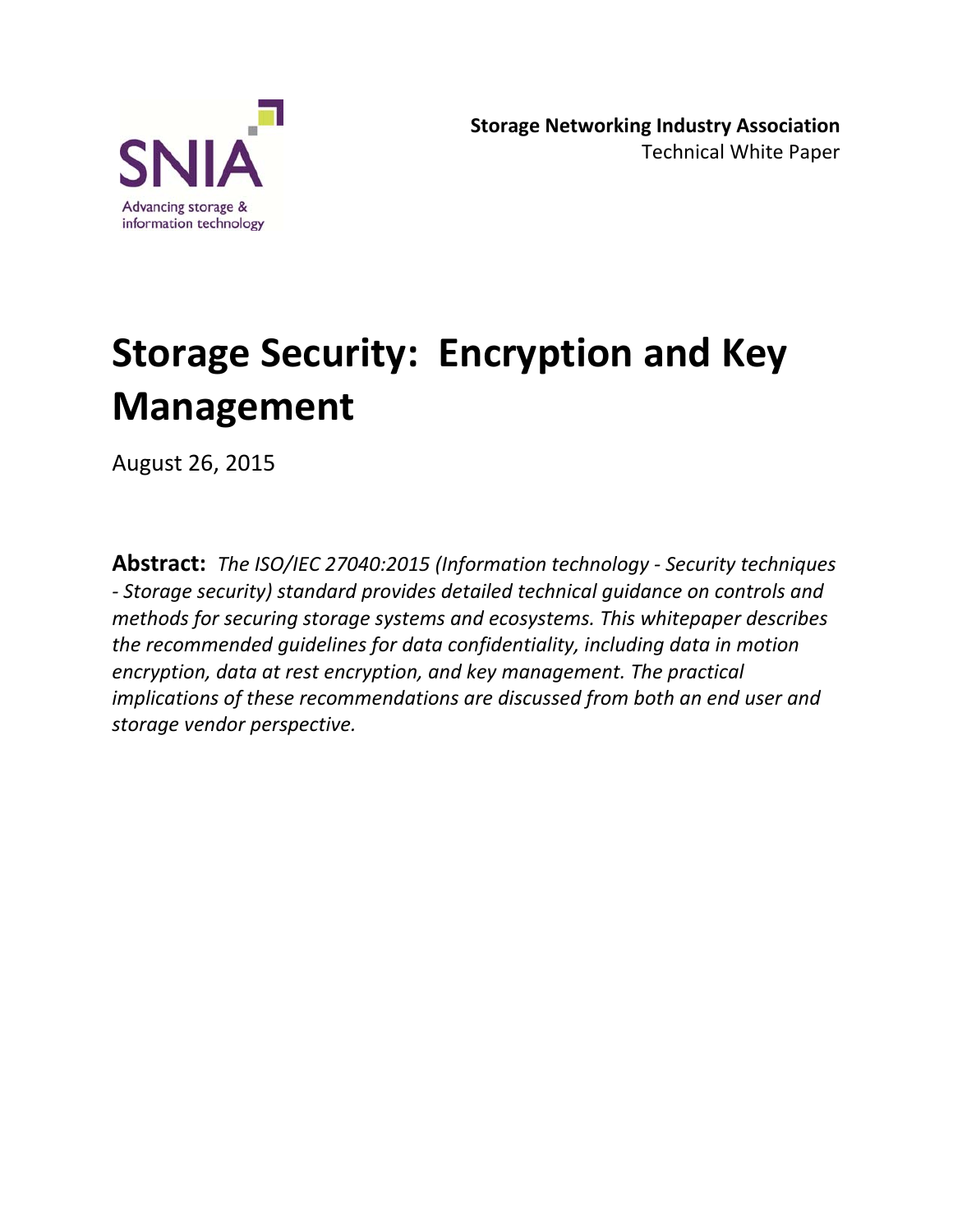#### USAGE

The SNIA hereby grants permission for individuals to use this document for personal use only, and for corporations and other business entities to use this document for internal use only (including internal copying, distribution, and display) provided that:

- 1. Any text, diagram, chart, table or definition reproduced shall be reproduced in its entirety with no alteration, and,
- 2. Any document, printed or electronic, in which material from this document (or any portion hereof) is reproduced shall acknowledge the SNIA copyright on that material, and shall credit the SNIA for granting permission for its reuse.

Other than as explicitly provided above, you may not make any commercial use of this document, sell any or this entire document, or distribute this document to third parties. All rights not explicitly granted are expressly reserved to SNIA.

Permission to use this document for purposes other than those enumerated above may be requested by e-mailing tcmd@snia.org. Please include the identity of the requesting individual and/or company and a brief description of the purpose, nature, and scope of the requested use.

All code fragments, scripts, data tables, and sample code in this SNIA document are made available under the following license:

BSD 3-Clause Software License

Copyright (c) 2014, The Storage Networking Industry Association.

Redistribution and use in source and binary forms, with or without modification, are permitted provided that the following conditions are met:

\* Redistributions of source code must retain the above copyright notice, this list of conditions and the following disclaimer.

\* Redistributions in binary form must reproduce the above copyright notice, this list of conditions and the following disclaimer in the documentation and/or other materials provided with the distribution.

\* Neither the name of The Storage Networking Industry Association (SNIA) nor the names of its contributors may be used to endorse or promote products derived from this software without specific prior written permission.

THIS SOFTWARE IS PROVIDED BY THE COPYRIGHT HOLDERS AND CONTRIBUTORS "AS IS" AND ANY EXPRESS OR IMPLIED WARRANTIES, INCLUDING, BUT NOT LIMITED TO, THE IMPLIED WARRANTIES OF MERCHANTABILITY AND FITNESS FOR A PARTICULAR PURPOSE ARE DISCLAIMED. IN NO EVENT SHALL THE COPYRIGHT OWNER OR CONTRIBUTORS BE LIABLE FOR ANY DIRECT, INDIRECT, INCIDENTAL, SPECIAL, EXEMPLARY, OR CONSEQUENTIAL DAMAGES (INCLUDING, BUT NOT LIMITED TO, PROCUREMENT OF SUBSTITUTE GOODS OR SERVICES; LOSS OF USE, DATA, OR PROFITS; OR BUSINESS INTERRUPTION) HOWEVER CAUSED AND ON ANY THEORY OF LIABILITY, WHETHER IN CONTRACT, STRICT LIABILITY, OR TORT (INCLUDING NEGLIGENCE OR OTHERWISE) ARISING IN ANY WAY OUT OF THE USE OF THIS SOFTWARE, EVEN IF ADVISED OF THE POSSIBILITY OF SUCH DAMAGE.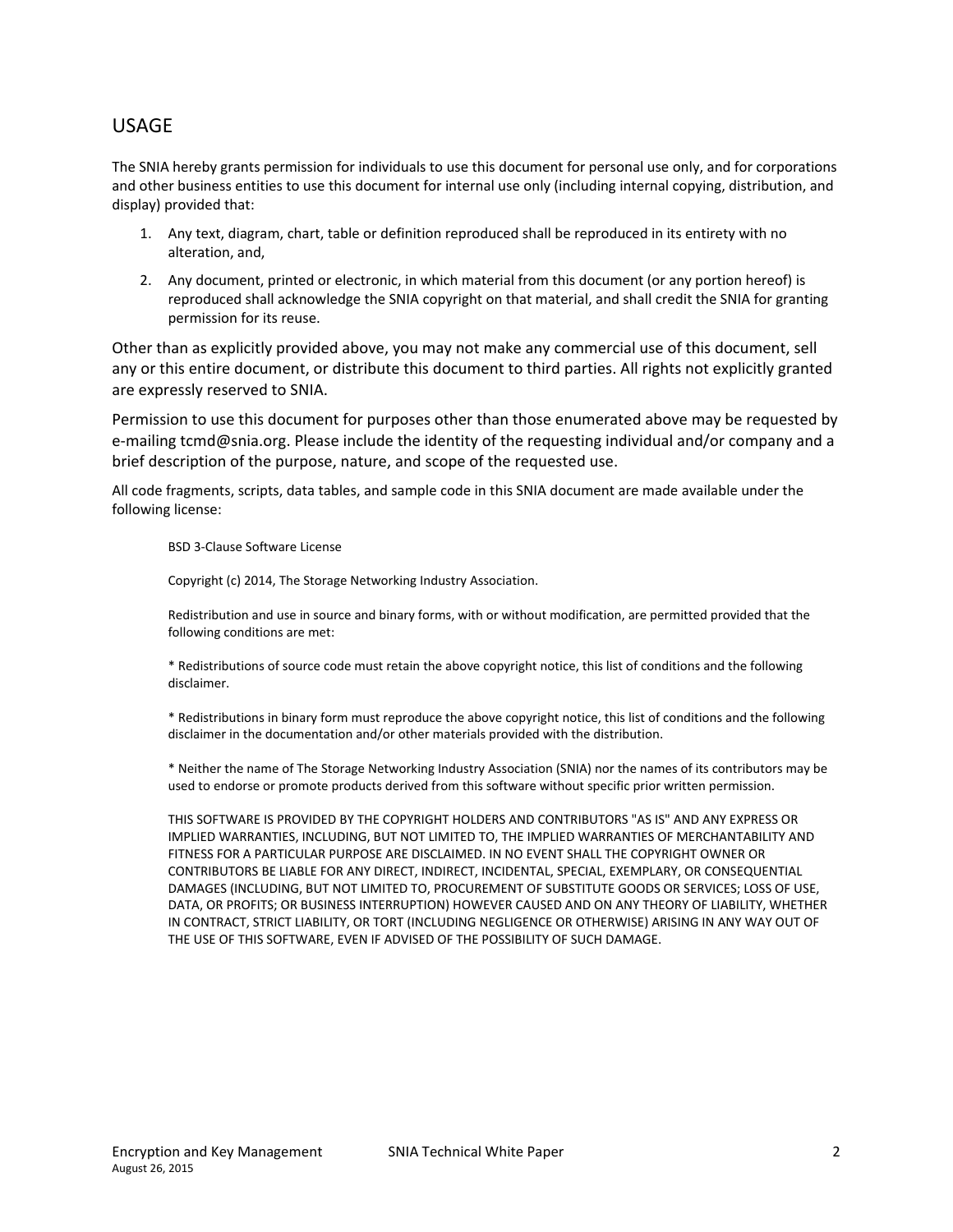#### DISCLAIMER

The information contained in this publication is subject to change without notice. The SNIA makes no warranty of any kind with regard to this specification, including, but not limited to, the implied warranties of merchantability and fitness for a particular purpose. The SNIA shall not be liable for errors contained herein or for incidental or consequential damages in connection with the furnishing, performance, or use of this specification.

Suggestions for revisions should be directed to http://www.snia.org/feedback/.

Copyright © 2015 SNIA. All rights reserved. All other trademarks or registered trademarks are the property of their respective owners.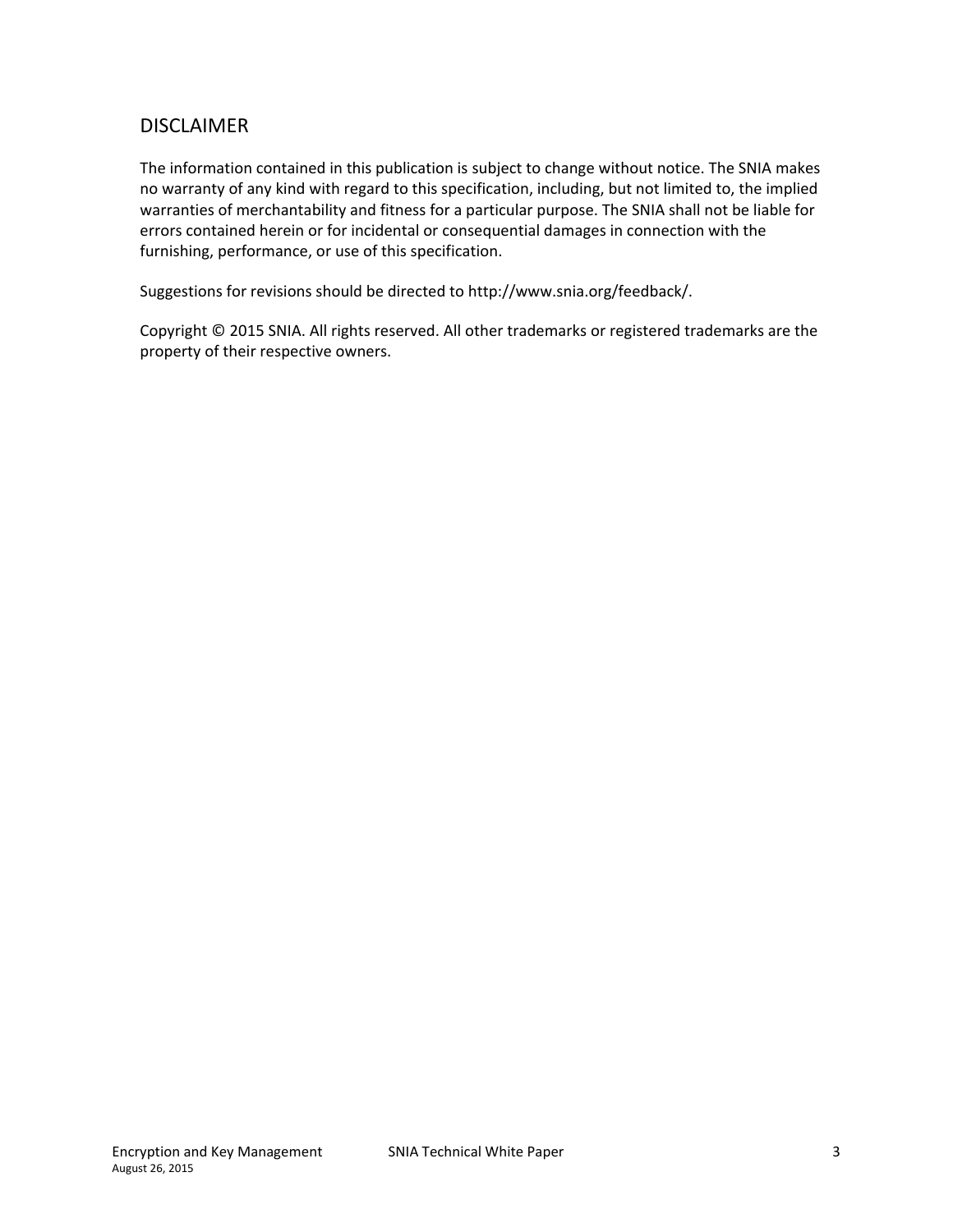### **Revision History**

| <b>Revision</b> | Date      | <b>Sections</b> | Originator:         | <b>Comments</b>              |
|-----------------|-----------|-----------------|---------------------|------------------------------|
| V0.1            | 8/25/2014 | All             | <b>Walt Hubis</b>   | <b>Initial Draft</b>         |
| V0.2            | 3/6/2014  | All             | <b>Walt Hubis</b>   | <b>Review Draft</b>          |
| V0.3            | 5/5/2015  | All             | <b>Walt Hubis</b>   | 1 <sup>st</sup> Ballot Draft |
| V0.5            | 7/10/2015 | All             | <b>Walt Hubis</b>   | 2 <sup>nd</sup> Ballot Draft |
| <i>V07</i>      | 8/15/2015 | All             | Eric Hibbard        | Post-Ballot Draft            |
| <i>V08</i>      | 8/18/2015 | All             | Eric Hibbard        | 3rd Ballot Draft             |
| V09             | 8/26/2015 | All             | <b>Eric Hibbard</b> | Final                        |
|                 |           |                 |                     |                              |

Suggestion for changes or modifications to this document should be submitted at http://www.snia.org/feedback/.

### **Foreword**

This is one of a series of whitepapers prepared by the SNIA Security Technical Working Group to provide an introduction and overview of important topics in ISO/IEC 27040:2015, *Information technology – Security techniques – Storage security*. While not intended to replace the standard, they provide additional explanations and guidance beyond that found in the actual standard.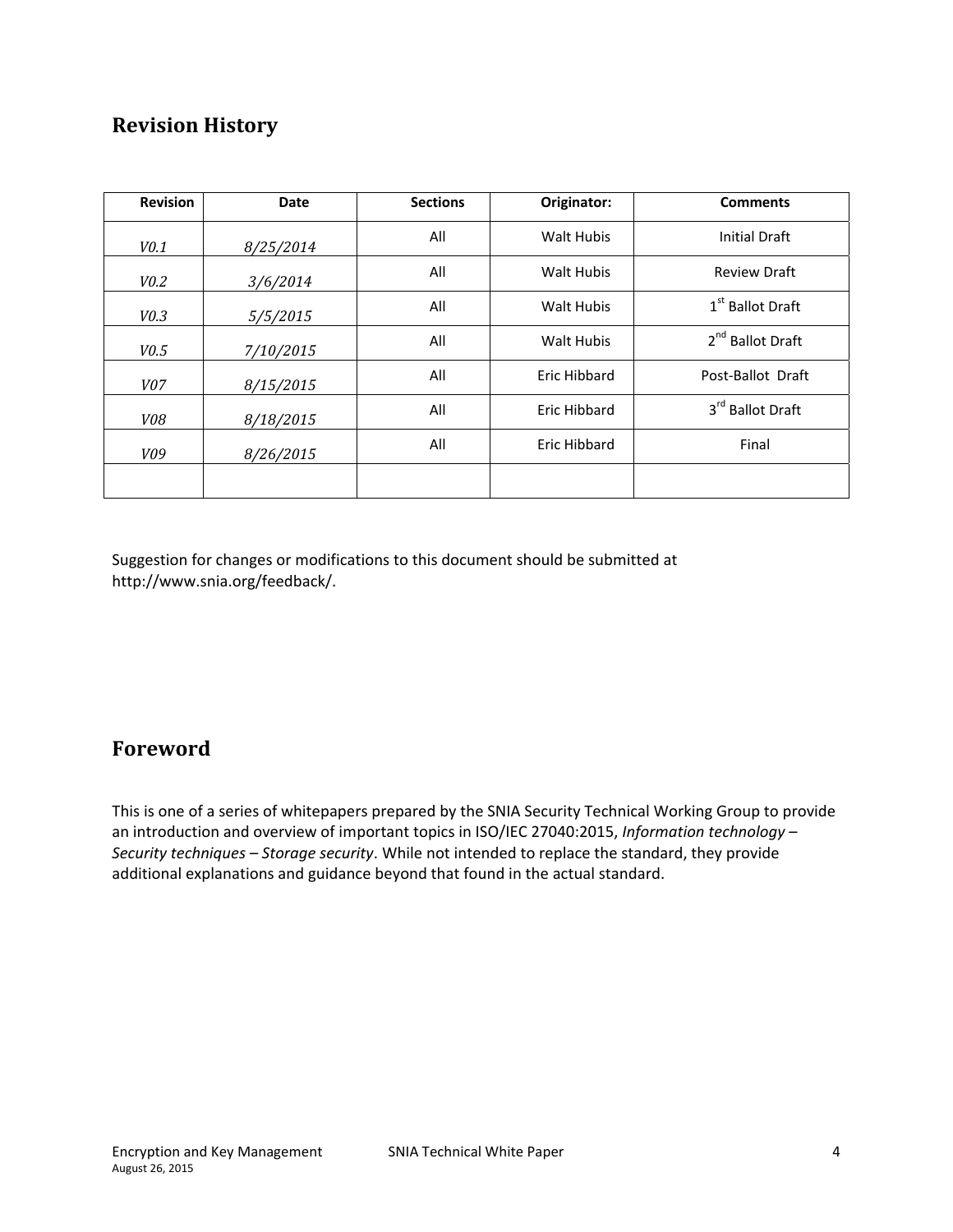### **Executive Summary**

Increasingly, cryptographic mechanisms such as encryption and key management are being used in storage ecosystems to protect data transferred to (data in motion) and stored (data at rest) in data storage systems. To effectively use these technologies, organizations need to understand the benefits, issues, implications, and the limitations, especially when sensitive and high-value data are involved. This storage security whitepaper leverages the guidance in the ISO/IEC 27040 standard and provides value added information on encryption and key management as it relates to storage systems and ecosystems.

### **1 Introduction**

The application of encryption to a storage ecosystem can afford very different protections depending on how and where it is integrated. For example, encrypting files or shares within a Network Attached Storage (NAS) file system can offer user-specific protections that are not possible with encryption at the drive level. Thus, it is important to understand the reasons encryption should be considered (that is, which threats are to be mitigated).

ISO/IEC 27040:2015 *Information technology - Security techniques - Storage security* provides detailed technical guidance on controls and methods for securing storage systems and ecosystems (see Appendix A for an overview). While the coverage of this standard is quite broad it does lack specific guidance for certain topics that could enhance the protections. This is partially true with regard to encryption and key management.

This whitepaper, which is one in a series from SNIA that addresses various elements of storage security, is intended to leverage the guidance in the ISO/IEC 27040 standard and build upon it with a specific focus on encryption and key management. In addition, it incorporates industry insights with certain security features and capabilities. The whitepaper provides background information on encryption and key management, summarizes the security options, explores the relevant ISO/IEC 27040 guidance, and offers addition information that can help in securing storage.

# **1.1 Confidentiality and Secrecy**

Confidentiality is the property whereby information is available to authorized parties on demand but never available to unauthorized parties. Secrecy is a term that is often used synonymously with confidentiality. Cryptographic mechanisms are one of the strongest ways to provide confidentiality and other security services in applications and protocols for data storage. $1$ 

Confidentiality is often achieved using encryption to render the information unintelligible to unauthorized entities. The information is rendered intelligible to authorized entities by

 $\overline{a}$ 

<sup>&</sup>lt;sup>1</sup> A general introduction to cryptography is *Cryptography Decrypted* by H. X. Mel and Doris Baker (Addison-Wesley:2000 ISBN 978-0201616477)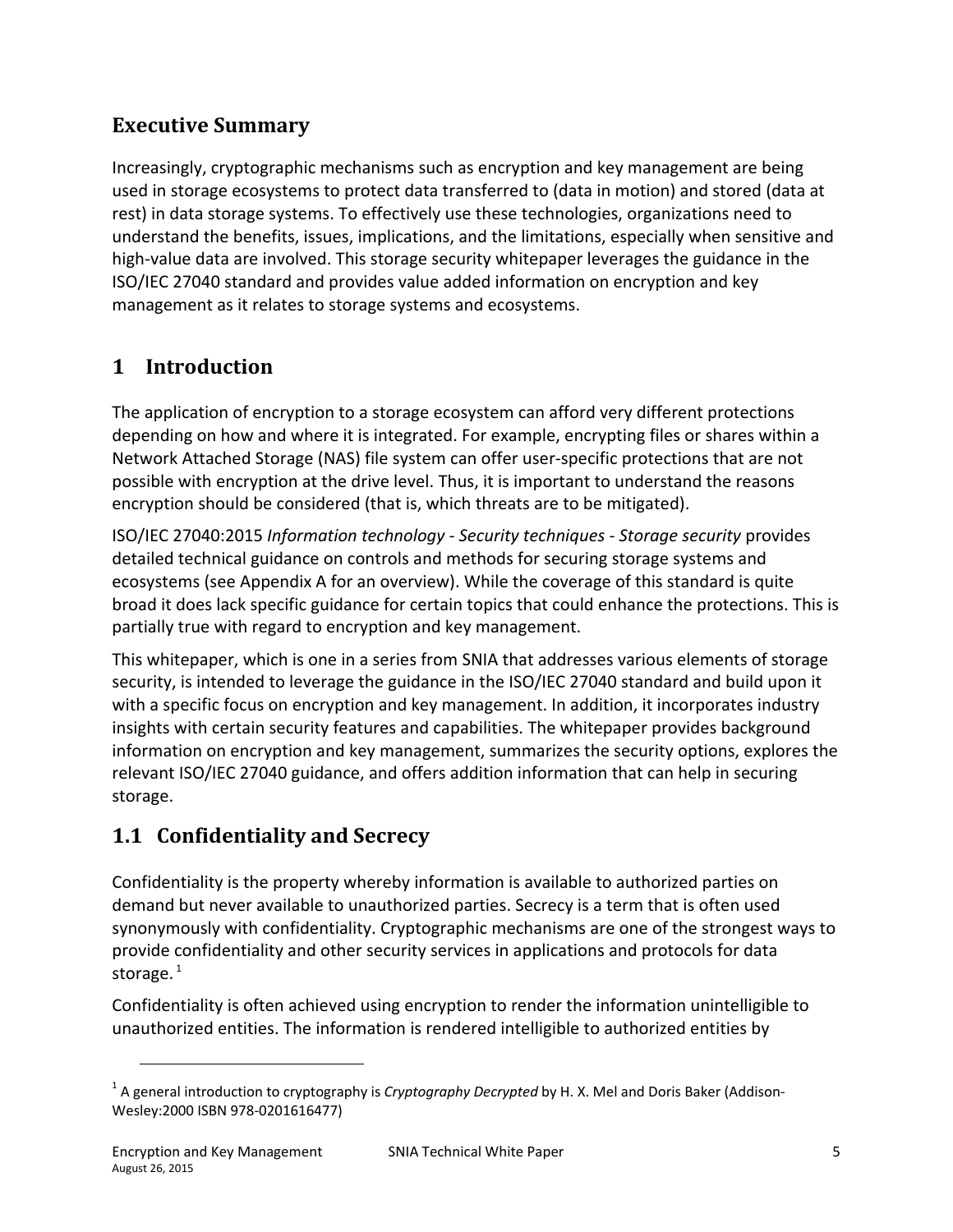decryption. In order for encryption to provide confidentiality, the cryptographic algorithm and mode of operation must be designed and implemented so that an unauthorized party cannot determine the secret or private keys<sup>2</sup> associated with the encryption or be able to derive the plaintext directly without determining any keys.

### **1.2 Encryption Overview**

The primary purpose of encryption (or *encipherment*) systems is to protect the confidentiality of stored or transmitted data. Encryption algorithms achieve this by transforming plaintext into ciphertext, from which it is computationally infeasible to find any information about the content of the plaintext unless the decryption key is also known. However, the length of the plaintext will generally not be concealed by encryption, since the length of the ciphertext will typically be the same as, or a little larger than, the length of the corresponding plaintext.

It is important to note that encryption may not always, by itself, protect the integrity or the origin of data. In many cases it is possible, without knowledge of the key, to modify encrypted text with predictable effects on the recovered plaintext. In order to ensure integrity and origin of data it is often necessary to use additional techniques.

There are three basic classes of cryptographic algorithms: hash algorithms, symmetric key algorithms and asymmetric key algorithms. The classes are defined by the number of cryptographic keys that are used in conjunction with the algorithm.

### **1.3 Key Management Overview**

With the exception of hashing, the use of cryptography relies on the management of cryptographic keys. All ciphers, both symmetric and asymmetric, require all the communicating parties to have access to the necessary keys. This gives rise to the need for key management involving the generation, distribution, and ongoing management of keys. An overall framework for key management is given in ISO/IEC 11770-1 and NIST SP 800-57 Part 1.

As noted in NIST SP 800-57 Part 1 (R3), keys are analogous to the combination of a safe. If a safe combination becomes known to an adversary, the strongest safe provides no protection for its contents. Similarly, poor key management may easily compromise strong algorithms. Ultimately, the security of information protected by cryptography directly depends on the strength of the keys, the effectiveness of mechanisms and protocols associated with keys, and the protection afforded to the keys. All keys need to be protected against modification, and secret and private keys need to be protected against unauthorized disclosure. Key management provides the foundation for the secure generation, storage, distribution, and destruction of keys.

 $\overline{\phantom{a}}$ 

 $^2$  Secret keys are used in symmetric encryption while private keys are used in asymmetric encryption.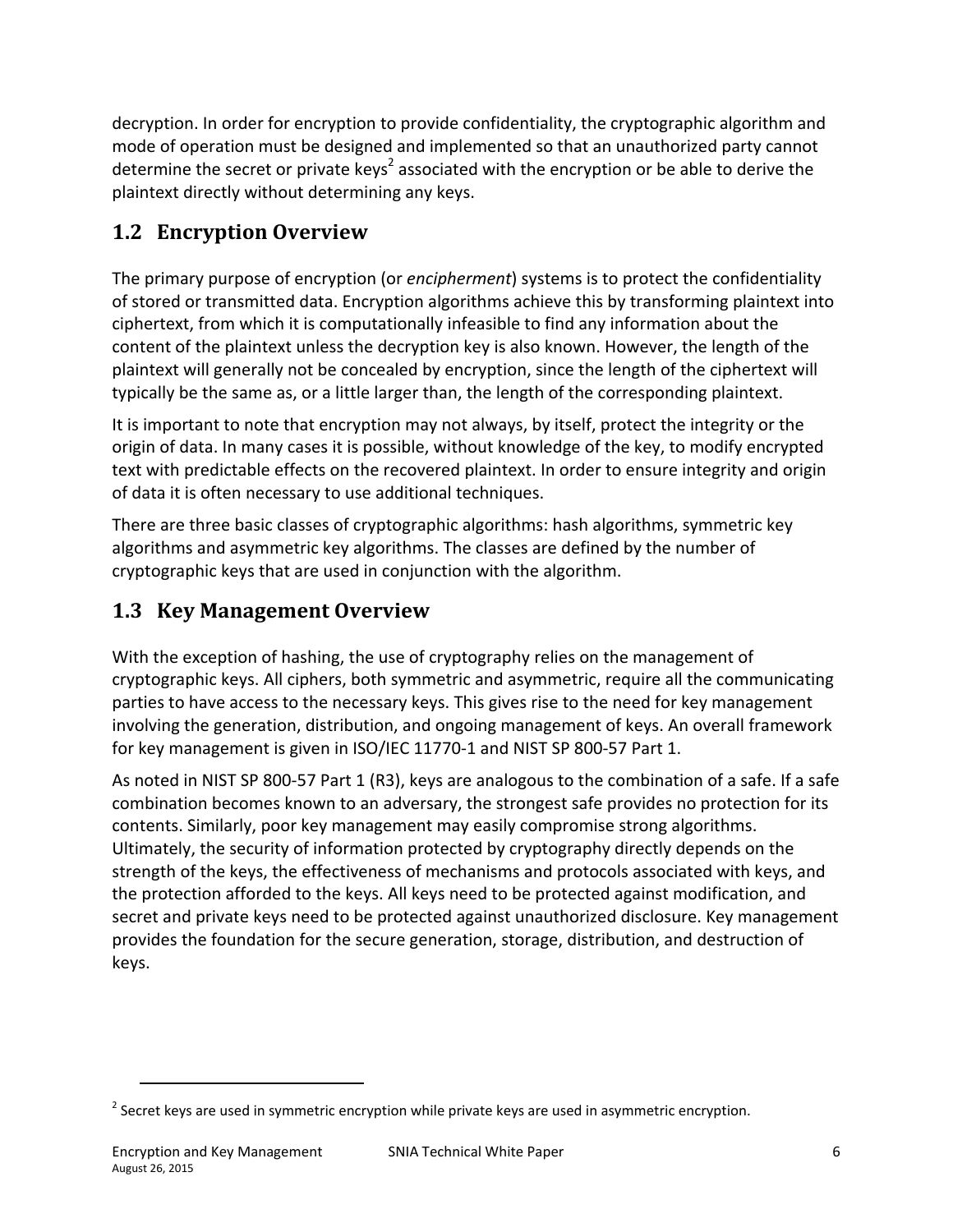# **1.4 Cryptographic Strength**

Cryptographic strength is a measure of the amount of work an attacker must invest to conduct a brute force attack on an unknown cryptographic key. For example, a strength of 112 bits implies that an attacker must try 2^112-1 keys, on average, before hitting on the correct one. However, cryptographic strength only tells part of the story. For this measure to be relevant, the brute force attack must be the only feasible attack available to the attacker. If the cryptographic algorithm has a weakness in its operation, then an analytic attack might be much easier. Or if there is a weakness in the implementation of an algorithm, this may simplify the attacker's task (for example, if the keys are not randomly chosen from the entire keyspace). Also, if the attacker can social engineer or gain access to the keying materials, there is no need to mount a brute force attack. Choosing a well-reviewed algorithm and a well-vetted implementation of that algorithm help avoid weaknesses that simplify the attacker's task. Strong key management will make it much more difficult to social engineer or otherwise gain access to the keying material. These practices leave the brute force attack as the only option for an attacker.

### **1.5 Storage Management**

ISO/IEC 27040 highlights the importance of performing storage management (i.e., the activities, methods, procedures, and tools that pertain to the operation, administration, maintenance, provisioning and sanitization of storage systems) activities securely, and that it requires controls associated with authentication and authorization, protecting the storage management interfaces, maintaining accountability and traceability of systems and users, and ensuring the underlying systems used for storage management are adequately hardened. While not specifically addressed in this whitepaper, it is worth noting that failures in storage management can result in data breaches and loss of data. Data in motion encryption for the storage management communications protocols play an important role in protecting against these threats.

# **2 Data Storage Encryption**

Inevitably, any encryption discussion associated with storage ecosystems will include a differentiation between data in motion and data at rest encryption. Although difficult to define it is important to understand the concepts, which can be summarized as:

- *Data At Rest Encryption —* encryption that protects data while it resides on the media. It involves encrypting data that will be decrypted when that data flows through the same point (or an equivalent) in the opposite direction. The point of encryption may be within a storage device (tape drive encryption) or the entity in which the data was created and/or consumed (end-to-end encryption) or at any point along the data path.
- *Data In Motion Encryption* encryption that protects data while it is being transferred over a physical link between two communicating entities (e.g., example, host bus adapter or HBA and a switch). Either the two entities have negotiated and implemented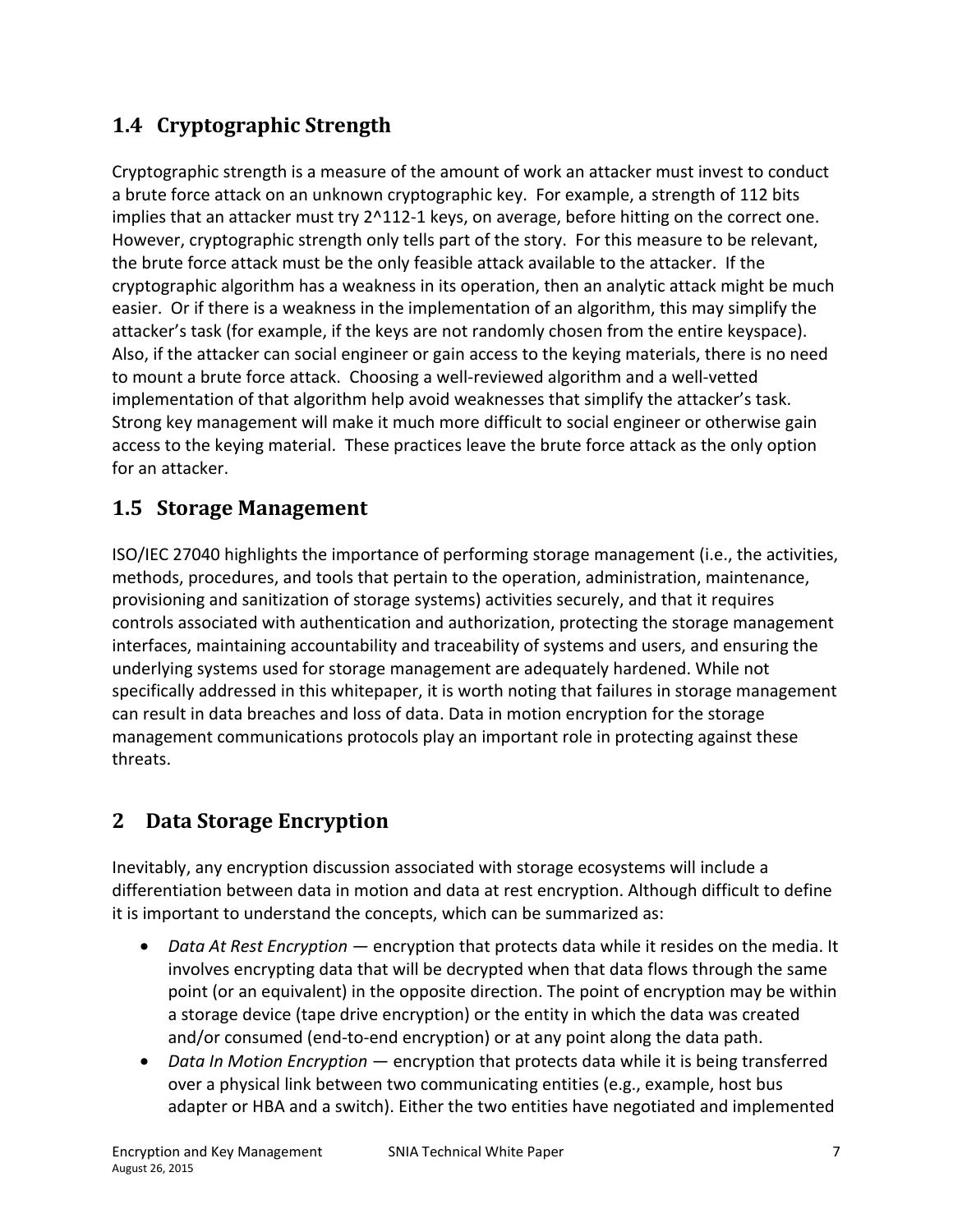some form of communications encryption or the data is encrypted before it is transmitted.

As one can see in the descriptions above, an at rest encryption mechanism has the potential of protecting the confidentiality of the actual data as it traverses all of the down-stream communications links, but this protection depends on where in the data path the encryption is applied. Communications-based encryption (for example, IPsec, TLS, SSH, etc.) results in the communicating parties having access to the plaintext data, but it can also include integrity checks to ensure the ciphertext is not changed while it is in motion.

## **2.1 Data in Motion recommendations**

High value or sensitive data<sup>3</sup> is frequently exchanged between systems over wide area networks using TCP/IP, Fibre Channel over IP (FCIP), Fibre Channel over Ethernet (FCoE), iSCSI, and other protocols. Data may also be transferred from host computer systems to storage devices through storage area networks (SANs) using Fibre Channel, Serial SCSI (SAS), and other SAN protocols. In each case, there may be specific security protocols available with each particular network protocol to provide a more secure transport of the data. In some cases, there may also be a transport level security mechanism which can protect data being transmitted. Choosing the specific protection mechanism and points of encryption are important factors not only in securing the data, but also in meeting applicable compliance requirements.

In general, encrypting data in motion is usually only a temporary protection of the data while it is in motion. Certain encryption schemes, such as encryption at the file system, application, or Host Bus Adapter (HBA) provide end-to-end protection, regardless of any intermediate switching or routing devices. When using these methods, encryption of data in motion may provide little or no additional data protection. Also note that, data reduction techniques (e.g., compression and deduplication) are usually ineffective with encrypted data. Further, best practices for data protection recommend an ephemeral key for data in motion and a long lived key for data at rest<sup>4</sup>. As a result, the overall system requirements must be considered before choosing points of encryption and decryption.

ISO/IEC 27040 provides specific recommendations for using TLS, IPsec, FC-SP-2, and other data protection protocols for data in motion. Issues associated with securing Fibre Channel networks are discussed in the *SNIA Storage Security: Fibre Channel Security* whitepaper in this series.

 $\overline{a}$ 

<sup>3</sup> *ISO/IEC 27040 Annex B* makes a distinction between low data sensitivity and high data sensitivity. Protective controls are required for both, since even low sensitivity data may have adverse impacts on businesses, governments, or individuals. See section B.1.2 *Data sensitivity classes*. 4

Short lived or ephemeral session keys help reduce the likelihood that the data can be decrypted as it passes though the network. Long lived keys for data at rest help to reduce the number of times data must be re-keyed. See SNIA Whitepaper *Encryption of Data at Rest - a Step by Step Checklist*.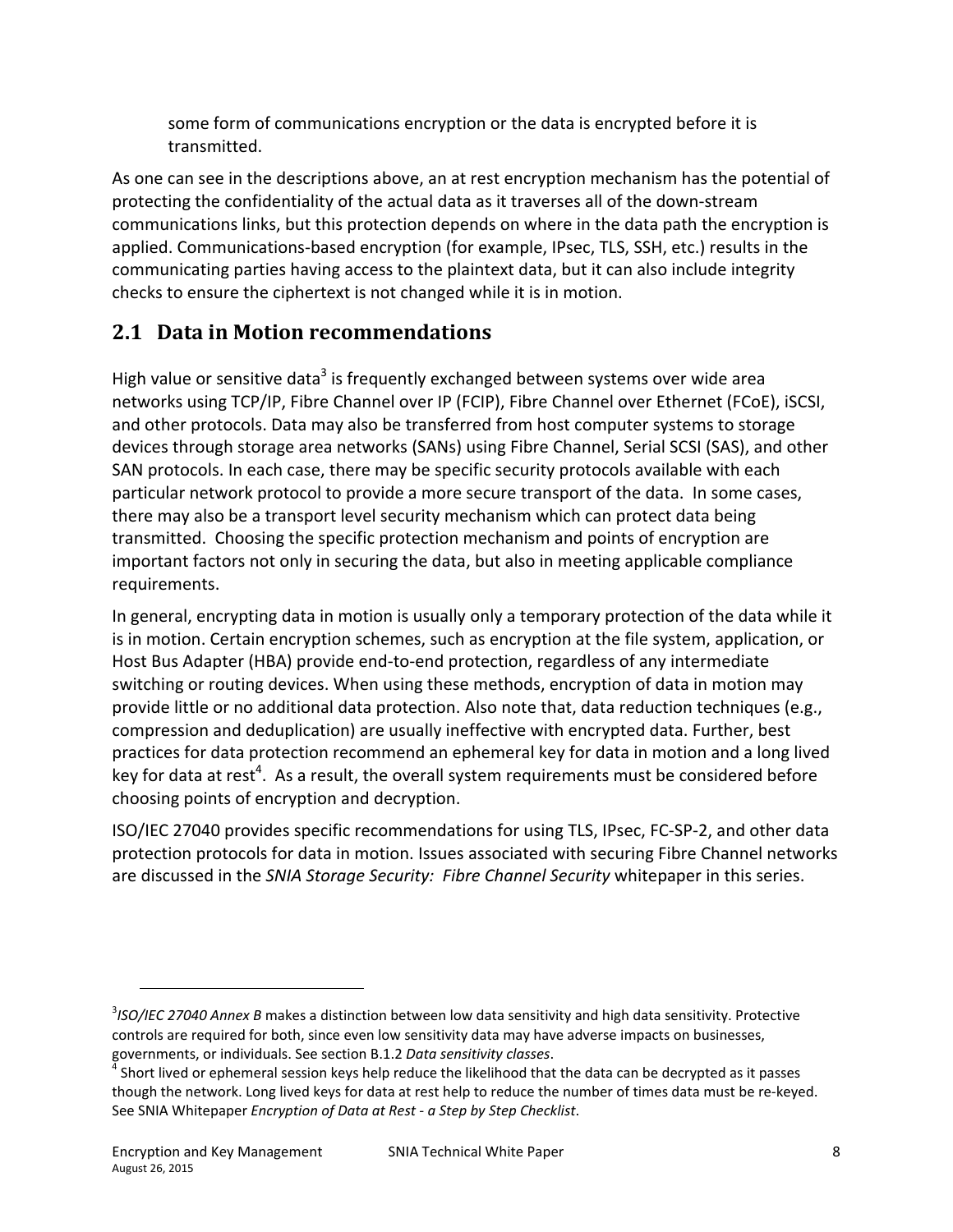### **2.1.1 IP SAN**

Two methods of using IP networks to provide storage protocols are discussed in ISO/IEC 27040: Internet SCSI (iSCSI) and Fibre Channel over TCP/IP (FCIP).

Both iSCSI and FCIP benefit by controlling traffic between initiators and targets on the network. This can be accomplished by filtering the source and destination IP addresses and protocols which may be done either at the target or at intervening switches, reducing the volume of traffic that the target has to deal with while also reducing the number of attack vectors.

IP SANs typically use various information services to locate resources on the network. These may include Internet Storage Name Server (iSNS), Service Location Protocol (SLP), Domain Name Server (DNS), and others. ISO/IEC 27040 recommends that these services should be used with appropriate security controls to avoid attacks or collection of information about data storage resources. RFC 3723 recommends specific security requirements for a conforming implementation. While RFC 2608 *Service Location Protocol, Version 2* provides general guidance on security for SLP, RFC 3723 recommends suing SLPv2 with IPsec. Likewise, IETF RFC 4171 *Internet Storage Name Service (iSNS)* provides general guidance on security for iSNS, but RFC 3723 provides more specific recommendations including using iSNS with IPsec to avoid indirect attacks. Methods of managing network information services must also be protected.

From a practical standpoint, various devices have resource constraints that may make very secure solutions difficult to scale or even impractical. This is especially true for iSCSI networks where implementations may range from large servers to small embedded systems. Since Fibre Channel systems are typically used in data centers, resource constraints are usually lessened. As a result, implementing a secure IP SAN requires careful evaluation of all parts of the network.

### **2.1.1.1 Internet SCSI (iSCSI)**

IETF RFC 3720 *Internet Small Computer Systems Interface (iSCSI)* describes a SCSI transport protocol that works on top of TCP/IP. Extensions to this protocol have been developed that provide for remote direct memory access (RDMA) by using the SCSI RDMA Protocol (SRP) or iSCSI Extensions for RDMA (iSER). ISO/IEC 27040 does not discuss security issues related to these RDMA protocols. All of the iSCSI security requirements as described in IETF RFC 3720 apply.

The iSCSI protocol provides some access protection through the use of CHAP authentication (see IETF RFC 1334 *PPP Challenge Handshake Authentication Protocol (CHAP)*). Bidirectional CHAP (e.g., initiators authenticate targets and visa-versa) should be used with random challenges.

To control access to an IP SAN, SCSI interfaces should not be connected to general purpose IP networks. From both a performance and security perspective, physically isolated iSCSI IP networks provide the best control. It this is not possible, virtual area networks (VLANs) should be used to segregate the IP SAN from other network traffic.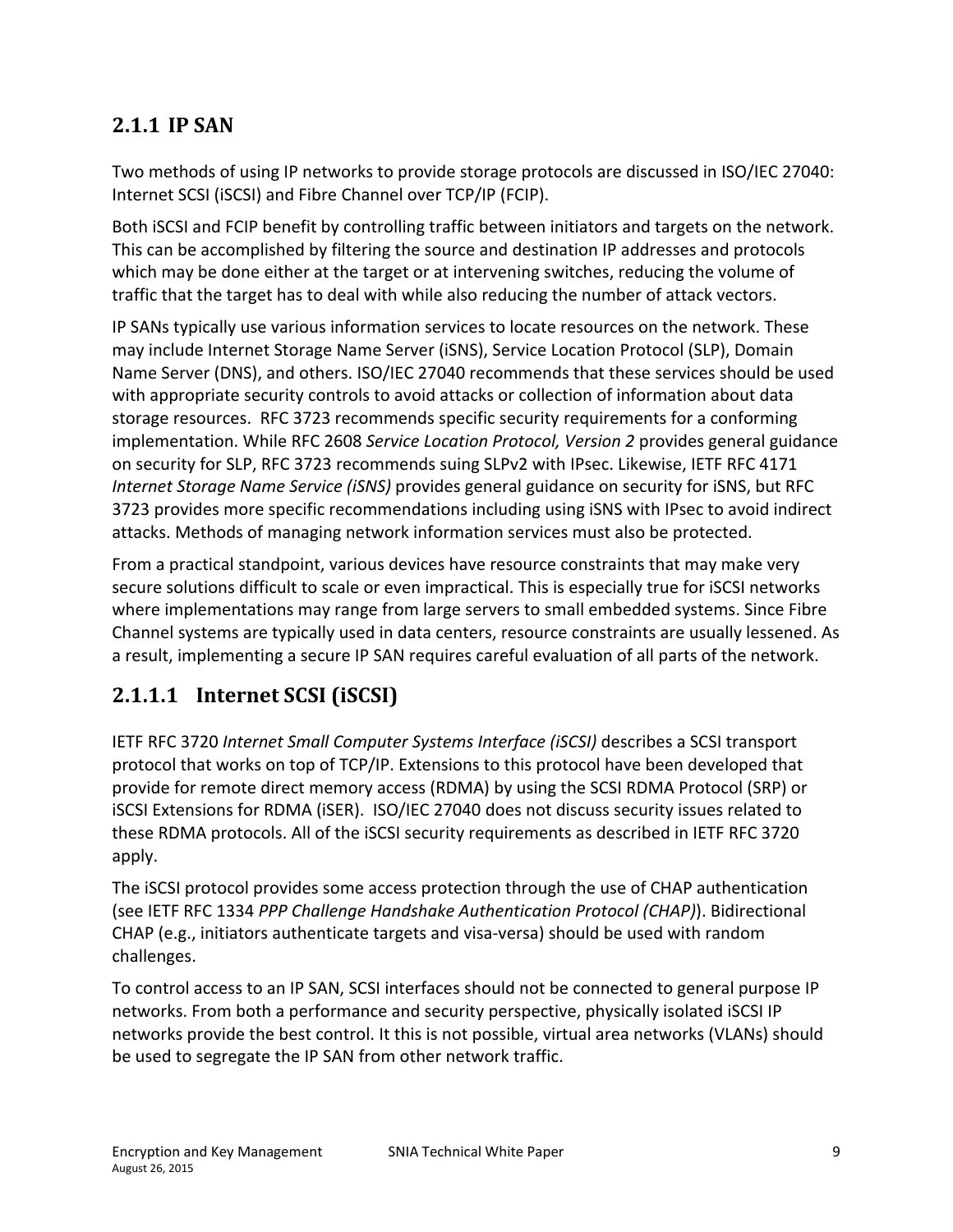# **2.1.1.2 Fibre Channel over TCP/IP (FCIP)**

IETF RFC 3821 *Fibre Channel Over TCP/IP (FCIP)* describes a pure encapsulation protocol that allows interconnection of Fibre Channel storage area networks through IP-based networks to form a unified storage area network in a single Fibre Channel fabric. IETF RFC 3821 and ISO/IEC 27040 rely on the use of IPsec to provide confidentiality and authentication.

### **2.1.1.3 IP Security Protocol (IPsec)**

ISO/IEC 27040 and IETF RFC *3723 Securing Block Storage Protocols over IP* require the use of IPsec to secure the communication channel to protect sensitive or high value data for both iSCSI and FCIP. ISO/IEC 27040 recommends the use of IPsec Version 3 along with Internet Key Exchange (IKE) version 2. IPsec version 3 is described by a suite of IETF documents:

- RFC 4301 *Security Architecture for the Internet Protocol*
- RFC 4302 *IP Authentication Header*
- RFC 4303 *IP Encapsulating Security Payload (ESP)*
- RFC 4306 *Internet Key Exchange (IKEv2) Protocol*

In addition, IETF RFC 3723 *Securing Block Storage Protocols over IP* places the following requirements on the IPsec suite used with iSCSI and Fibre Channel over TCP/IP (FCIP) protocols:

- Confidentiality: ESP with 3DES in CBC mode as described in IETF RFC 2451 *The ESP CBC-Mode Cipher Algorithms* must be supported, although AES in Counter mode as described in IETF RFC 3686 *Using Advanced Encryption Standard (AES) Counter Mode* should be supported. The use of AES encryption in new implementations is highly recommended (see NIST Special Publication 800-111, *Guide to Storage Encryption Technologies for End User Devices*).
- Authentication and Integrity: HMAC-SHA1 described in IETF RFC 2404 *The Use of HMAC-SHA-1-96 within ESP and AH* must be supported. AES in CBC MAC mode with XCBC extensions described in RFC 3566 *The AES-XCBC-MAC-96 Algorithm and Its Use with IPsec* should be supported. The use of AES encryption in new implementations is highly recommended. DES in CBC mode should not be used.
- IPsec Modes: ESP in tunnel mode per IETF RFC 2406 *IP Encapsulating Security Payload (ESP)* must be supported. IPsec with ESP in transport mode may be supported.

### **2.1.2 Fibre Channel (FC) SAN**

As with IP SANs, FC SANs can leverage an assortment of security capabilities, including protocols to authenticate Fibre Channel entities, set up session keys, negotiate parameters to ensure frame-by-frame integrity and confidentiality, and define and distribute policies across a Fibre Channel fabric. Many of these mechanisms can be complex to understand and challenging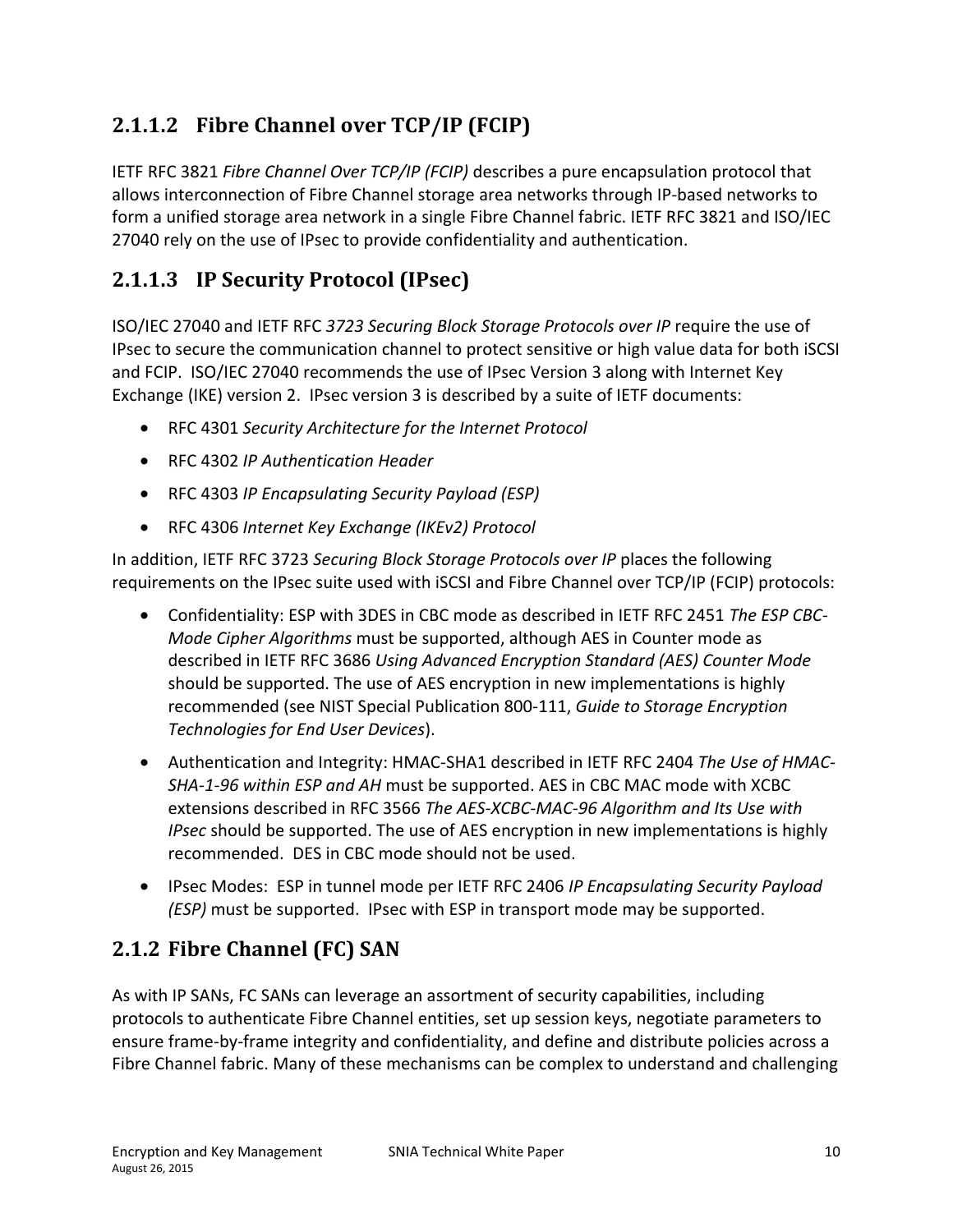to configure properly. Recognizing this situation, SNIA has developed a separate whitepaper, *SNIA Storage Security: Fibre Channel Security*, which covers FC security in more depth.

# **2.2 Data at Rest Encryption**

# **2.2.1 SNIA Position on Encryption**

The Storage Networking Industry Association (SNIA) security position on encrypting data, especially primary data, considers encryption to be a measure of last resort. That said, SNIA strongly recommends that appropriate encryption be used when *sensitive data* leaves the direct control of the organization owning or having responsibility for these data. In this context, sensitive data are data that have legal and/or regulatory requirements for confidentiality protection as well as data that require protection as part of the organization's *due care* (for example, trade secrets, intellectual property, etc.).

SNIA refers to data that leaves the control of the custodian organization as *externalized data*. When these externalized data are also sensitive data, SNIA recommends the following:

- Data stored on removable media (like backup tapes), which potentially leaves the control of the organization, must be protected while at rest.<sup>5</sup>
- Data stored in third party data centers must be protected both in motion and at rest within these "untrusted" data centers.
- Data transferred between "trusted" data centers (controlled by the organization) must be protected.

# **2.2.2 Point of Encryption**

Typically at-rest encryption is dependent on the placement of a single encryption/decryption mechanism within the data flow path, which is known as the point of encryption. The placement of the point of encryption is critical because it defines where in the storage ecosystem that the plaintext data must be routed to be turned into ciphertext, and conversely, it represents the point in the storage ecosystem that the ciphertext must traverse before it can become usable plaintext data. The points of encryption also identify where in the storage ecosystem the data is present in its plaintext form and where it is present in ciphertext.

 $\overline{\phantom{a}}$ 

 $<sup>5</sup>$  Note that data residing on tape that is moving between data centers is considered to be at-rest.</sup>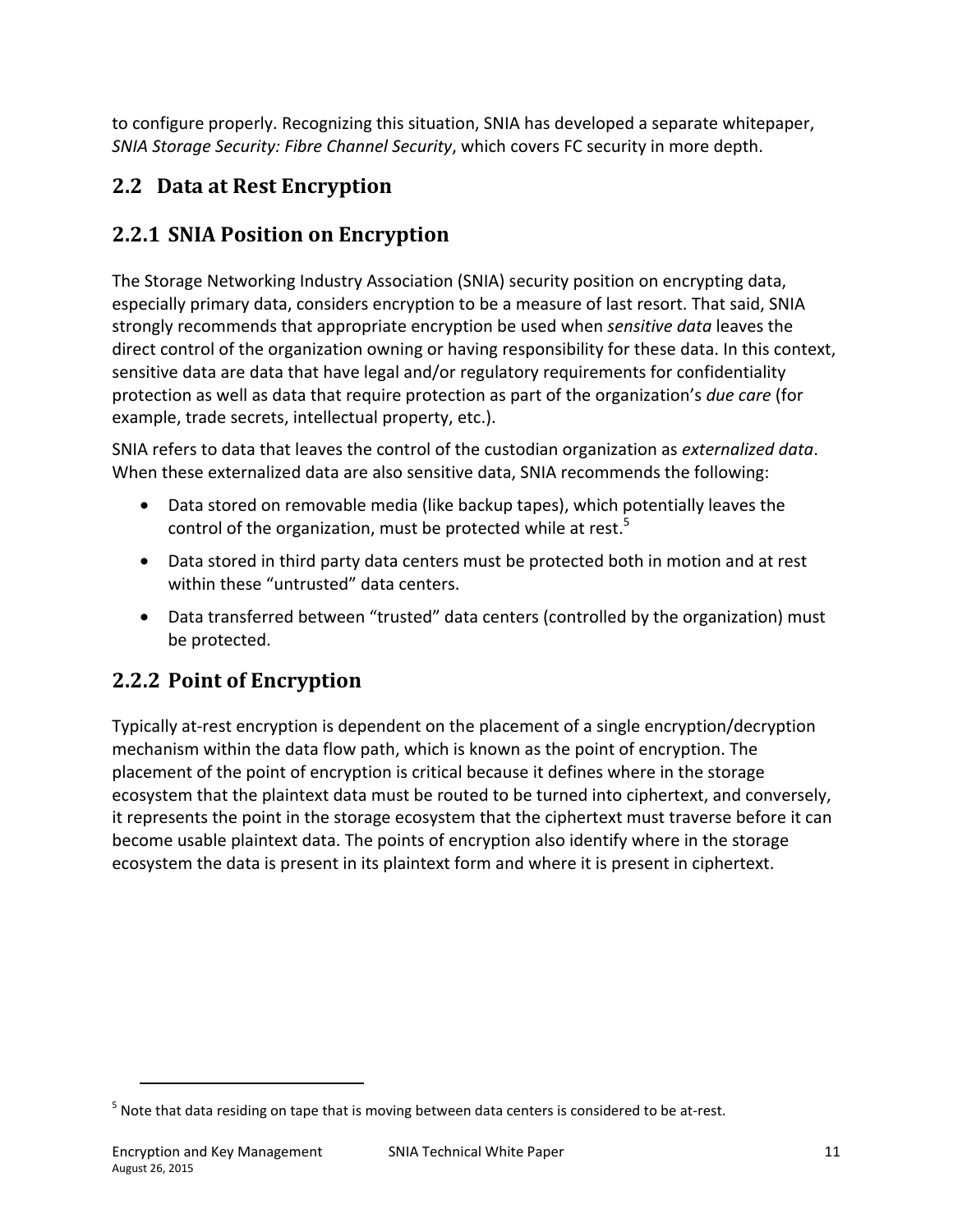

**Figure 1. Point of Encryption Options in Storage Ecosystems**

The general position of security professionals on the use of encryption is that it should be applied as close to the source of data (the generating application) as possible. Doing so maximizes the protection (data in motion and data at rest protection), and it allows characteristics or attributes of the data to be factored into the protection. Unfortunately, this general guidance often proves impractical because of other factors in the environment (e.g., the generating application may not offer encryption capability).

Architecturally, there may be multiple viable point of encryption options. In such situations, the following factors and impacts should be considered as part of the selection process:

- *Usability* user experiences a change in the interface, process and/or storage mechanism, which may hamper its acceptance.
- *Availability* the degree to which the overall availability of the system/solution will be restricted, diminished or eliminated.
- *Infrastructure* the degree to which networking, systems and storage infrastructure (for example, moving LUNs) must be changed.
- *Performance/Throughput* negative impact compared to existing (low=10 percent, moderate=20 percent, significant=35 percent, extreme=50 percent+)
- *Scalability* the degree to which the overall scalability of the existing system will be restricted, diminished or eliminated.
- *In Motion Confidentiality* characterization of confidentiality protection from the user system/application to the storage device or media.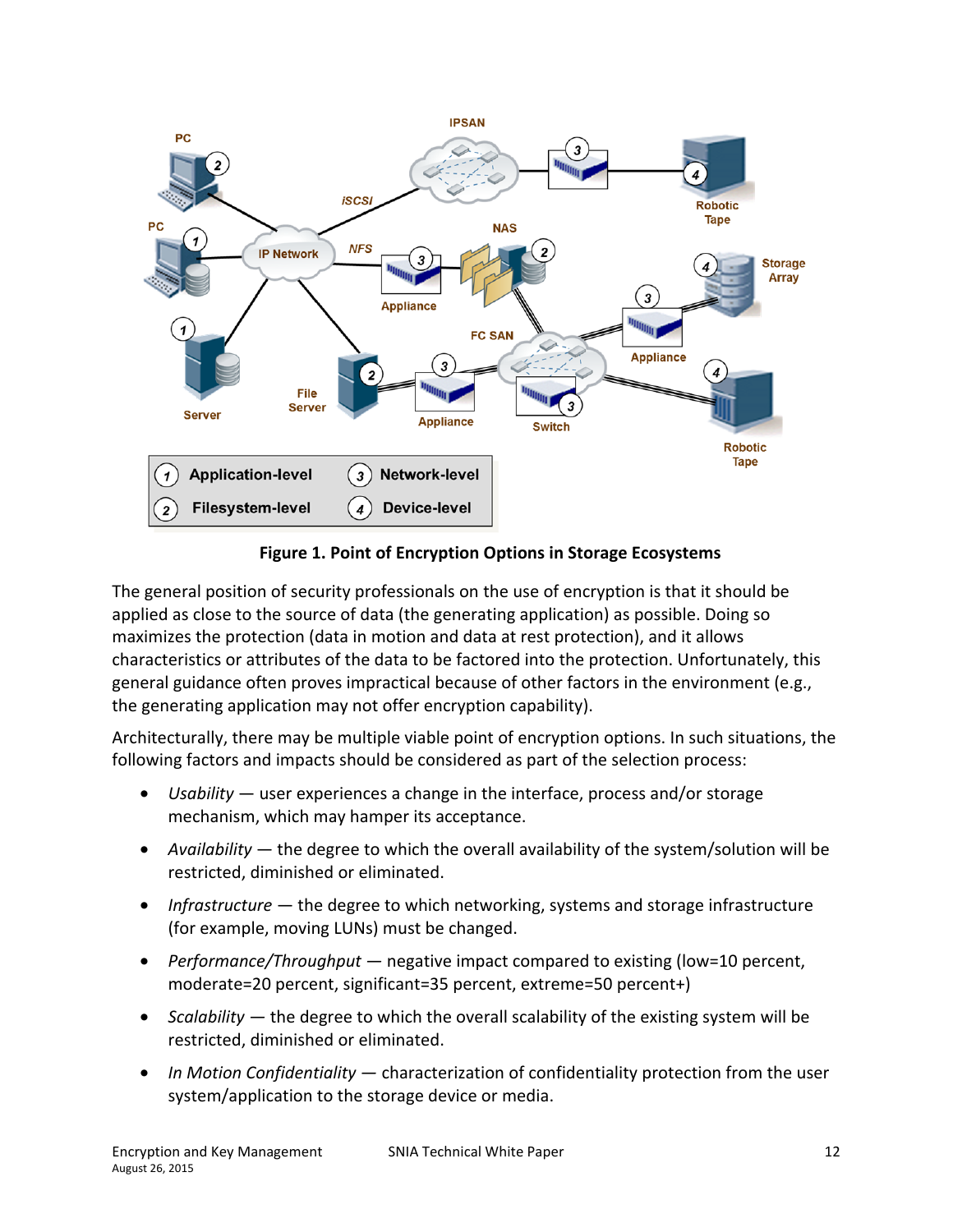- *Business Continuity/Disaster Recovery* the degree to which the overall business continuity/disaster recovery will be restricted, diminished or eliminated.
- *Proof of encryption* characterization of the proof of encryption aspects (functionality, integration into existing infrastructure, evidence).
- *Environmentals* characterization of the environmental aspects (power, cooling, space).

When each of these factors is compared and contrasted for the four point of encryption categories (see Table 1), there is no clear winner. In other words, each organization's unique requirements (for example, on compliance), data sensitivity and existing infrastructure have to be carefully considered to arrive at an acceptable solution.

| <b>IMPACT</b>                                                    | <b>APPLICATION</b>                 | <b>FILESYSTEM</b>                          | <b>NETWORK</b>                     | <b>DEVICE</b>                      |
|------------------------------------------------------------------|------------------------------------|--------------------------------------------|------------------------------------|------------------------------------|
| <b>Usability</b>                                                 | Low                                | Low-Moderate                               | None                               | None                               |
| Availability                                                     | Can be<br>significant              | Can be<br>significant                      | Low-Moderate<br>(Redundancy)       | Low-Moderate                       |
| <b>Infrastructure</b>                                            | Can be<br>significant              | Can be<br>significant                      | Low-Moderate                       | Low                                |
| Performance/<br><b>Throughput</b>                                | Can be severe                      | Can be<br>significant                      | Low                                | Low-Moderate                       |
| <b>Scalability</b>                                               | Can be<br>significant              | Can be<br>significant                      | Can be<br>moderate                 | Minimal                            |
| <b>In Motion</b><br>Confidentiality                              | Excellent                          | Low-Moderate<br>(NAS); Excellent<br>(Host) | Low-Moderate                       | None                               |
| <b>Business</b><br><b>Continuity/Disaster</b><br><b>Recovery</b> | Can be<br>extremely<br>complicated | Can be<br>complicated                      | Can be<br>extremely<br>complicated | Can be<br>extremely<br>complicated |
| <b>Proof of Encryption</b>                                       | Can be<br>complicated              | Relatively easy                            | Low-Moderate                       | Can be<br>complicated              |
| <b>Environmentals</b>                                            | Low-Moderate                       | Low-Moderate                               | Can be<br>significant              | Low                                |

#### **Table 1. Factors Influencing Encryption**

That being said, some organizations are looking to encryption at the network level (to a lesser degree) and device level as a safety net. The primary objective is to ensure that storage media (tapes and disks), used in conjunction with sensitive data, are encrypted. If these protected media are mishandled (lost, incomplete, transferred to unauthorized parties, etc.) or returned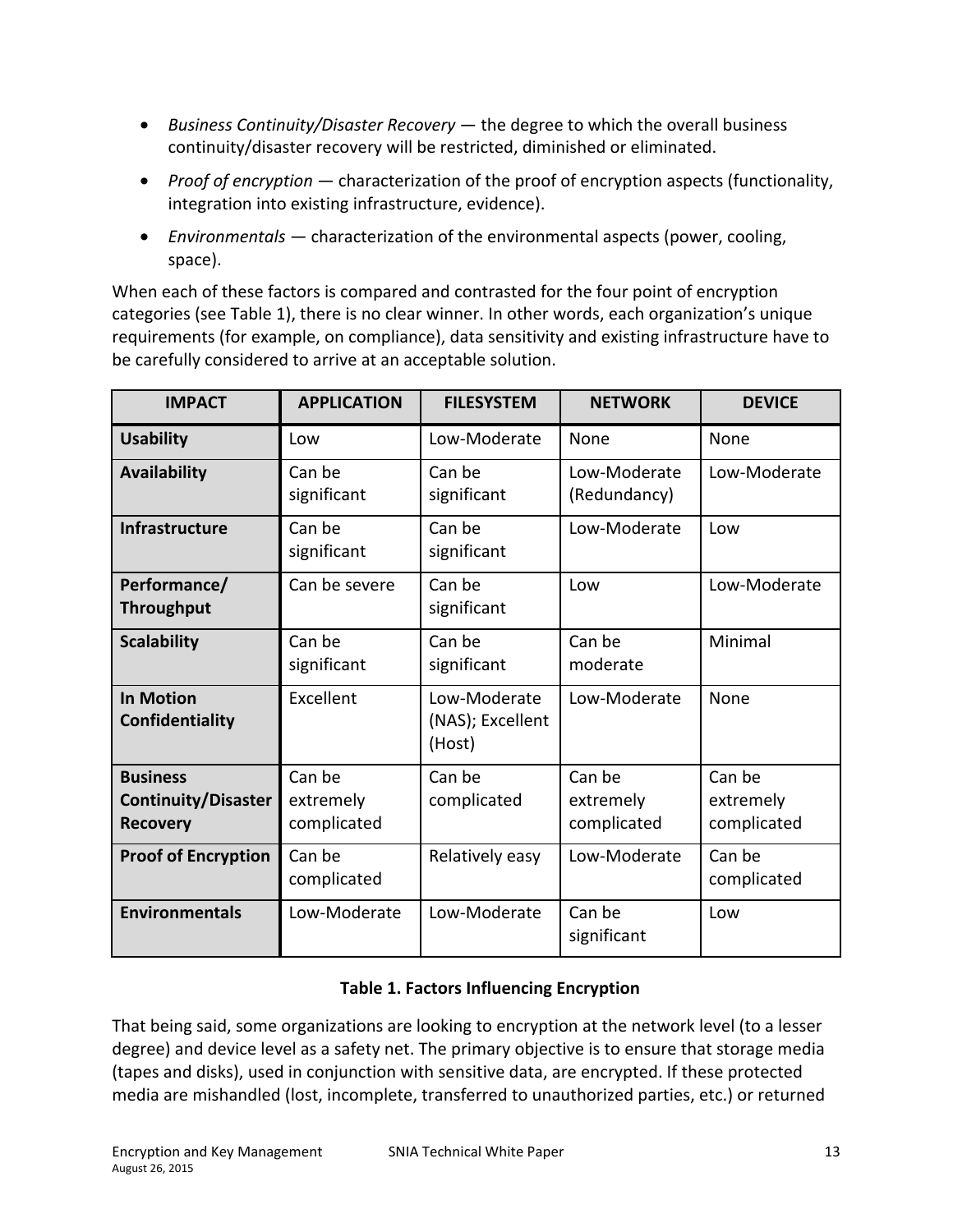to a vendor or supplier, the organization is often able to avoid the cost and/or embarrassment associated with a security incident.

### **2.2.3 Data at Rest Recommendations**

While ISO/IEC 27040 recognized that data is best encrypted as close as possible to the origin of that data, it also recognizes that encryption used near the point of storage provides an effective mechanism to combat situations where control of the media is lost (e.g., storage media recycled, discarded, etc.). In these cases, technologies such as self-encrypting drives (SED), controller-based encryption, and tape encryption may be especially useful. However, these technologies require careful planning to provide the following:

- Selection of the point and type of encryption
- Identification, location, and verification of encryption (audit)
- Key management

The appropriate encryption algorithms should be employed to assure data confidentiality. These include AES block chaining encryption methods such as XTS-AES for drives and Galois/Counter mode (GCM) for tape, among others. In any event, key management is a very important part of securing data at rest and is further discussed in Section 3 of this document.

For all types of encryption, the following controls are recommended:

- Storage based encryption should not be the primary form of encryption. Assuring data confidentiality and integrity extends beyond data at rest encryption.
- The point of encryption depends on any required data reduction operations.
- Data retention requirements should be accommodated when deploying encryption.
- The strength of the encryption should be a minimum of 112 bits, with 128 as the recommended minimum.
- Cryptographic modules should be validated using recognized criteria.
- Multiple encryption steps may be used. For example, encryption at the application layer that is then stored on a self-encrypting drive.
- Encryption activities must generate appropriate audit log entries (e.g., activation, rekeying, verification, etc.).

For high-value data, encryption should be end to end, including data at rest and data in motion encryption. For more information, see ISO/IEC 27040, Section 7.5 *Data confidentiality and integrity*.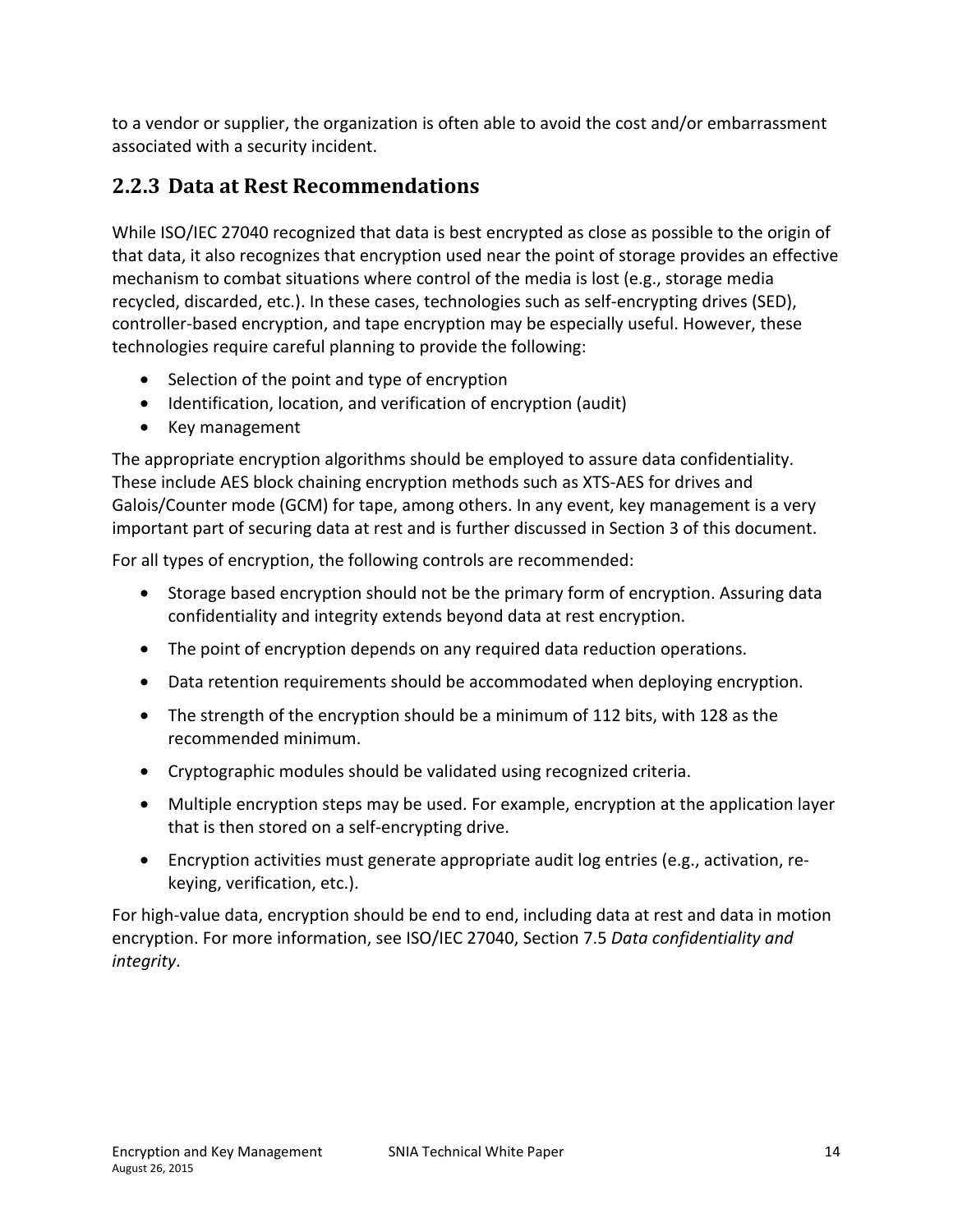### **3 Key Management**

### **3.1 Importance of proper key management**

Proper key management for encrypted data, both at rest and in motion, is crucial to the confidentiality and availability of that data. While key management of data in motion is important, keys used in this situation are usually ephemeral and generated through automated key exchange methods (e.g., IKEv2). Further, the amount of data secured with a single key is usually small. Keys for the protection of data at rest require greater care, since the lifespan of the encrypted data may be long and the amount of data secured by a single key may be substantially greater than those used for data in motion. In addition to ISO/IEC 27040, NIST Special Publication 800-57, *Recommendation for Key Management – Parts 1-3*, provide a great deal of detailed information and recommendations for key management.

The lifecycle of keys and keying material is an important consideration of any key management scheme. Key management considerations include the generation of keys, secure distribution of the keys, activation and deactivation of keys. Additionally, procedures must be put into place governing how keys are archived, destroyed at the end of their useful life and how key compromises should be handled. A simple key lifecycle system is shown in Figure 2.



#### **Figure 2: Simple Key Lifecycle**

There are significant complexities associated with various aspects of key lifecycle management issues that are well beyond the scope of this whitepaper. NIST Document SP 800-57 Part 1-Rev. 3 *Recommendations for Key Management: Part 1: General (Revision 3)* provides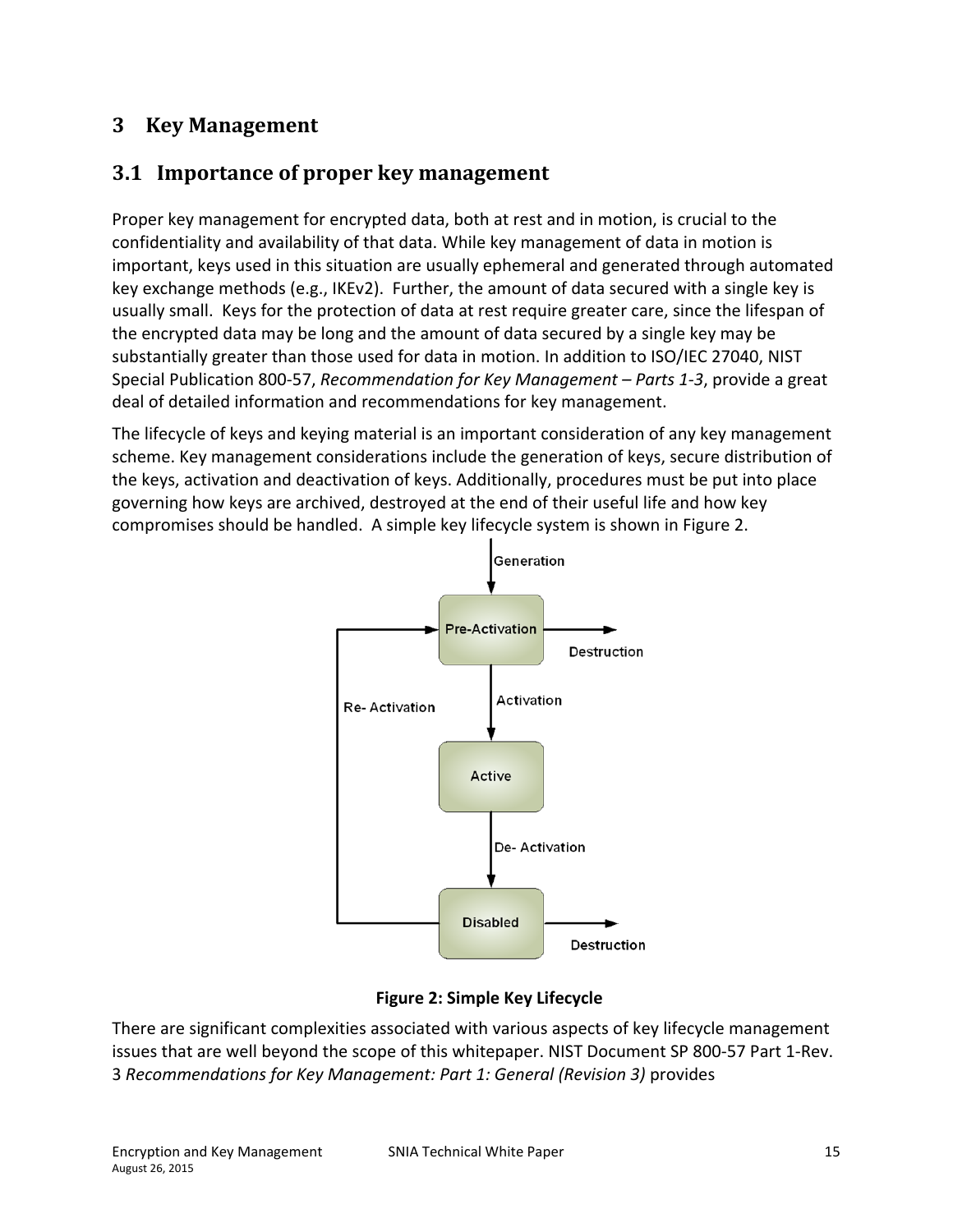recommendations on key lifecycles. The OASIS *Key Management Interoperability Protocol (KMIP) Specification Version 1.2* illustrates an industry standard key lifecycle model.

# **3.2 KMIP Considerations**

Key management is one of the more challenging cryptography elements to implement correctly. Use of KMIP by storage clients is an effective way to "outsource" many of the more problematic elements (e.g., random key generation). When using KMIP or considering its use, it is important to consider the following:

- *Availability of Key Materials* When a storage system is dependent on an external key management server for its data encryption keys and/or key wrapping keys, it means the data on the storage system cannot be accessed until these keys are available; it may be impossible to perform operations on the ciphertext (e.g., replication, backups, etc.). Consequently, it is important to build in redundant access to multiple key management servers. In addition, the storage system should block attempted user or host access to the data until the appropriate keys are available.
- *Secure Transport* Encryption keys are considered sensitive information and must be protected at all times, especially when they are transmitted. The KMIP Specification requires this protection, but defers the details to the KMIP Profiles; these profiles specify the use of TLS in the *Basic Authentication Suite* and the *TLS 1.2 Authentication Suite*. KMIP Servers are required to support TLS 1.0, but may support TLS 1.1 and TLS 1.2; no such requirements are imposed on KMIP Clients. The Basic Authentication Suite mandates the TLS\_RSA\_WITH\_AES\_128\_CBC\_SHA cipher suite and the TLS 1.2 Authentication Suite mandates the TLS\_RSA\_WITH\_AES\_ 128\_CBC\_SHA256 and <code>TLS\_RSA\_WITH\_AES\_256\_CBC\_SHA256</code> cipher suites. $^6$

NOTE: The *SNIA TLS Specification for Storage Security* (ISO/IEC 20648) requires the TLS\_RSA\_WITH\_AES\_128\_CBC\_SHA and TLS\_RSA\_WITH\_AES\_128\_CBC\_SHA256 cipher suites.

• *Audit Security —* When a storage system is dependent on the interactions with a KMIP Server, logging of the KMIP transactions can be critical to identifying the root cause of problems. As such, all KMIP client-to-server operations need to be logged with sufficient details that a problem can be diagnosed; keys must never be exposed in the logs. In addition, many organizations need to retain records that serve as proof-of-encryption and disaster recovery/business continuity evidence. Some of the KMIP operations play a role in these activities, which means the appropriate event entries need to be captured in the audit logs.

 $\overline{a}$ 

 $^6$  The mandatory cipher suites for TLS vary by the version of TLS and can differ from those required by KMIP. TLS version 1.0 (see IETF RFC 2246) requires TLS\_DHE\_DSS\_WITH\_3DES\_EDE\_CBC\_SHA, TLS version 1.1 (see IETF RFC 4346) requires TLS\_RSA\_WITH\_3DES\_EDE\_CBC\_SHA, and TLS version 1.2 (see IETF RFC 5246) requires TLS\_RSA\_WITH\_AES\_128\_CBC\_SHA.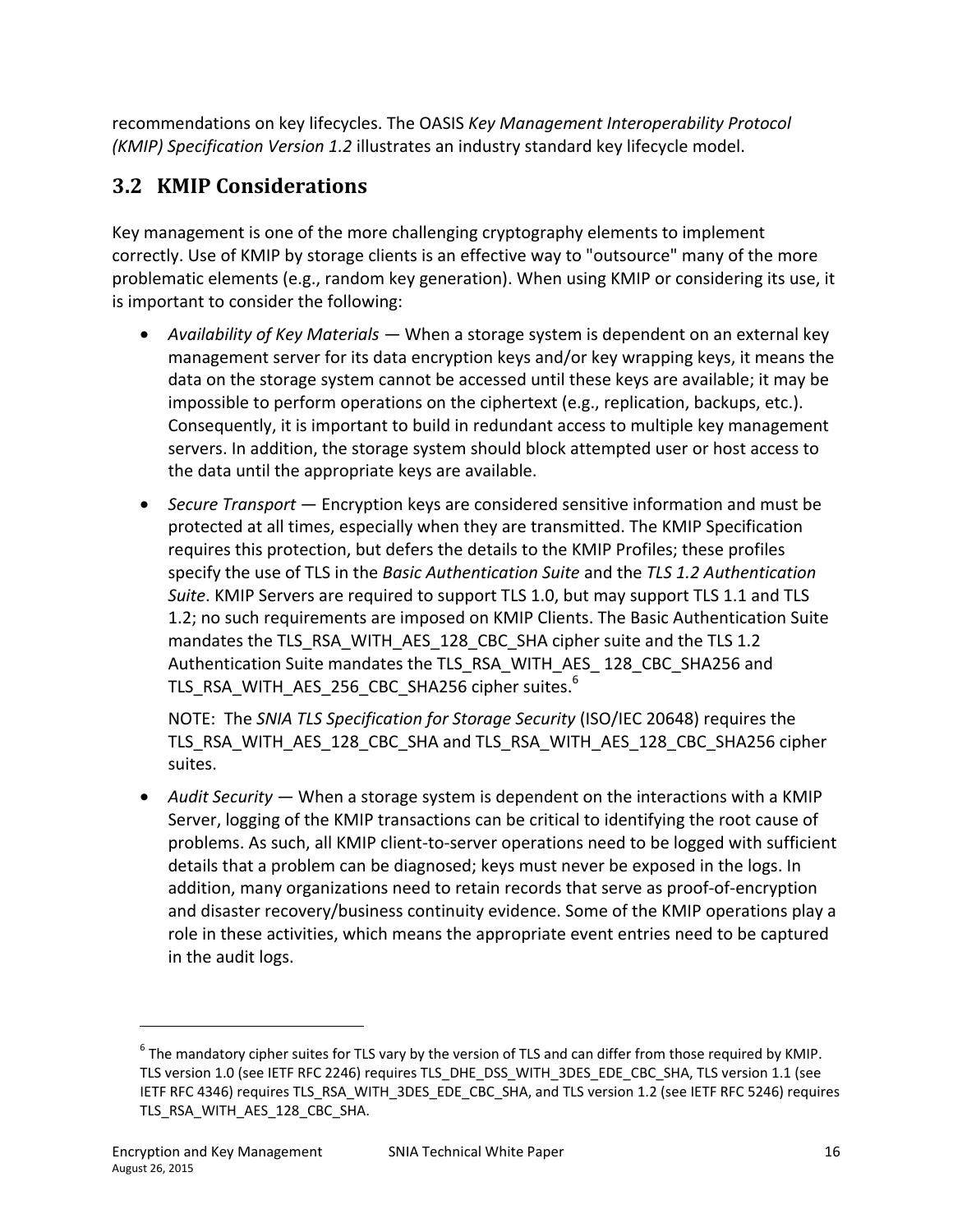- *KMIP Server Compatibility* An important motivation for using KMIP-based key management is that conforming KMIP Clients can use key management servers from a variety of vendors (e.g., Cryptsoft, HP, IBM, Quintessence Labs, Thales e-Security, Townsend Security, Gemalto, and Vormetric). KMIP Client implementations must be carefully designed to avoid accidentally constraining compatibility (and possibly conformance) due to incorrect interpretations of the KMIP Specification. As an explicit example, the KMIP data type "text string" does not have a maximum length associated with it (nor does it permit null termination); when a "text string" is used for the "Unique Identifier" or "Certificate Issuer Distinguished Name," which are determined by the KMIP Server, the KMIP Client must be prepared to handle both short and lengthy (over 256 characters) strings.
- *Verification of KMIP Conformance* It is not uncommon for an organization to deploy key management servers from multiple vendors or to change from one vendor to another. As such inter-operability between KMIP Clients and KMIP Servers can be important and it may be necessary to demonstrate this inter-operability as a requisite to deploying in an organization's environment. The Storage Security Industry Forum (SSIF) of the Storage Networking Industry Association (SNIA) has established a KMIP Conformance Test Program that enables vendors with KMIP implementations in their products to test those products for protocol compliance against test tools and other products at the SNIA Technology Center in Colorado Springs, Colorado. This program provides independent verification from a trusted third-party that a given KMIP implementation conforms to the KMIP standard. This verification can give customers confidence that assessed products will interoperate with other similarly-tested KMIP products. Test fees are dependent on the type of product (Client or Server) and the number of profiles that the product is verified against, and whether the company is a member of the SSIF.

### **3.3 Key management recommendations**

Key management is the foundation for the secure generation, distribution, and destruction of keys. Accordingly, ISO/IEC 27040 provides considerable guidance on key use and management.

- Use keys randomly selected from the entire key space.
- Avoid the use of weak keys and check for them, especially when they are user selected. In general, user selected keys should not be used directly as a data encryption key. Further, keys should be difficult enough to be not guessable by an attacker. See NIST SP-800-132 *Recommendation for Password-Based Key Derivation Part 1: Storage Applications* for recommended guidelines.
- Limit the time frame of the use of a key to 2 years, the maximum cryptoperiod recommended by NIST. In certain circumstances, this time period may be considerably shorter.
- Limit the maximum amount of data protected by a key.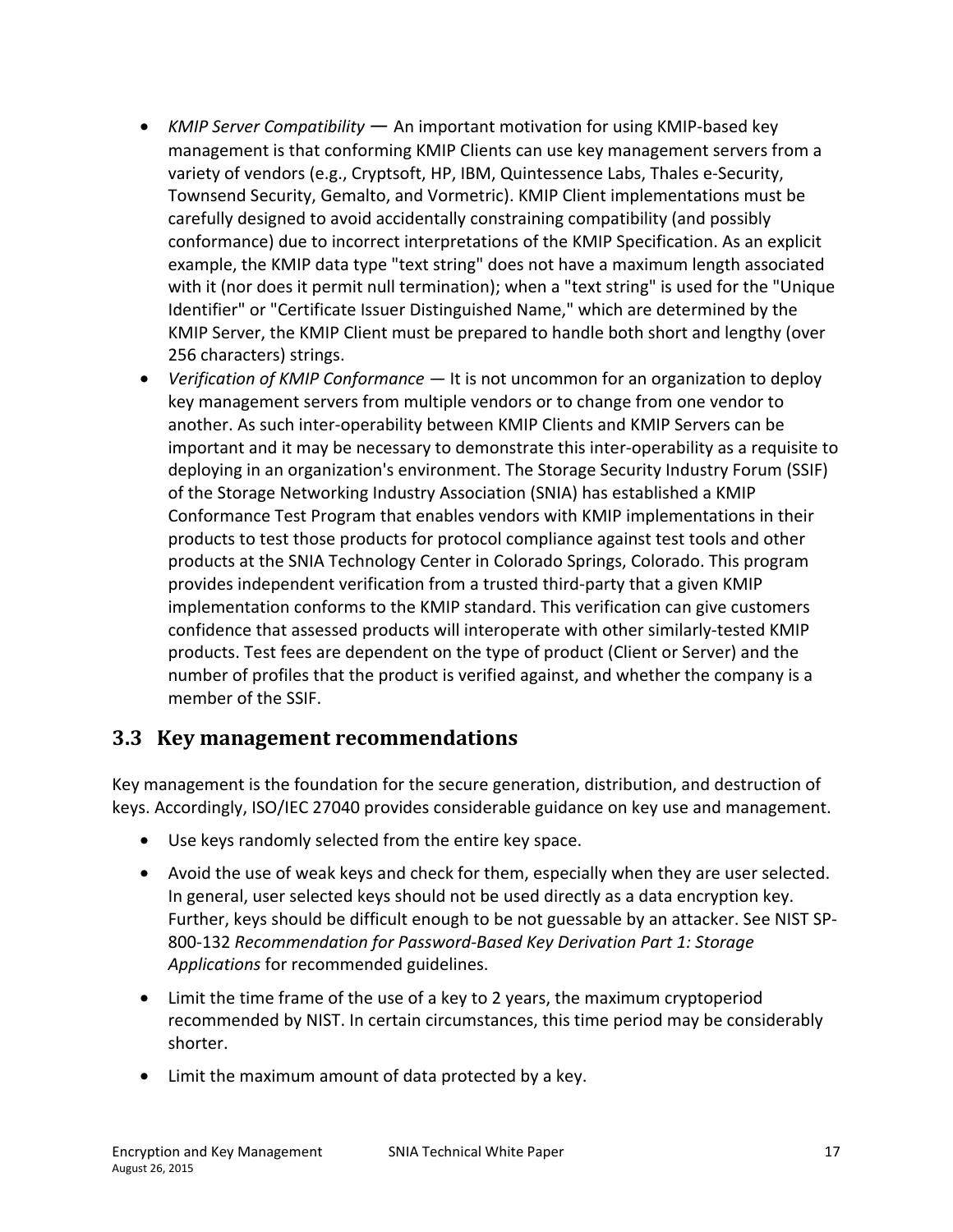- Enforce strict access controls for key generation, change, and distribution. Most key management systems using KMIP implement the necessary controls.
- Use a centralized, interoperable key management infrastructure.
- Key management should be fully automated.
- OASIS KMIP-compliant servers and clients should be used to manage keys.

The OASIS Key Management Interoperability Protocol provides a common protocol that has broad industry acceptance. The OASIS Key Management Interoperability Protocol Specification defines a protocol used for the communication between clients and servers to perform management operations on objects (typically encryption keys) stored and maintained by a key management system. The SNIA Storage Security Industry Forum (SSIF) provides a Key Management Interoperability Protocol (KMIP) Conformance Test Program. See http://www.snia.org/forums/SSIF/kmip for more details.

# **4 Other Key Management and Encryptions Issues**

ISO/IEC 27040 recommends procedures and infrastructures for end users of secure storage systems, especially in large and/or virtualized systems:

- Understand and obey governmental regulations related to encryption and key management.
- Understand and comply with key escrow requirements.
- Have a key compromise recovery plan.
- Have a key backup plan in place.
- Distribute keys securely to devices that access or process the same data.

# **4.1 Cryptographic Erase**

As described in the *SNIA Storage Security: Sanitization* whitepaper, ISO 27040:2015 and NIST Special Publication 800-88R2, when cryptographic erase is used as a data sanitization method, effective and verifiable destruction of all copies of the applicable data encryption/key wrapping keys must be assured. Sound key management processes make it possible to reliably locate all copies (both active and archived) of the relevant keys and destroy them in a verifiable and auditable fashion.

It should be noted that inadvertent loss of the cryptographic keys can produce the same result as performing a cryptographic erase of the data.

### **4.2 Interactions with data reduction techniques**

Data at rest encryption impacts system topology since various forms of data reduction, including deduplication and compression require ordering when combined with data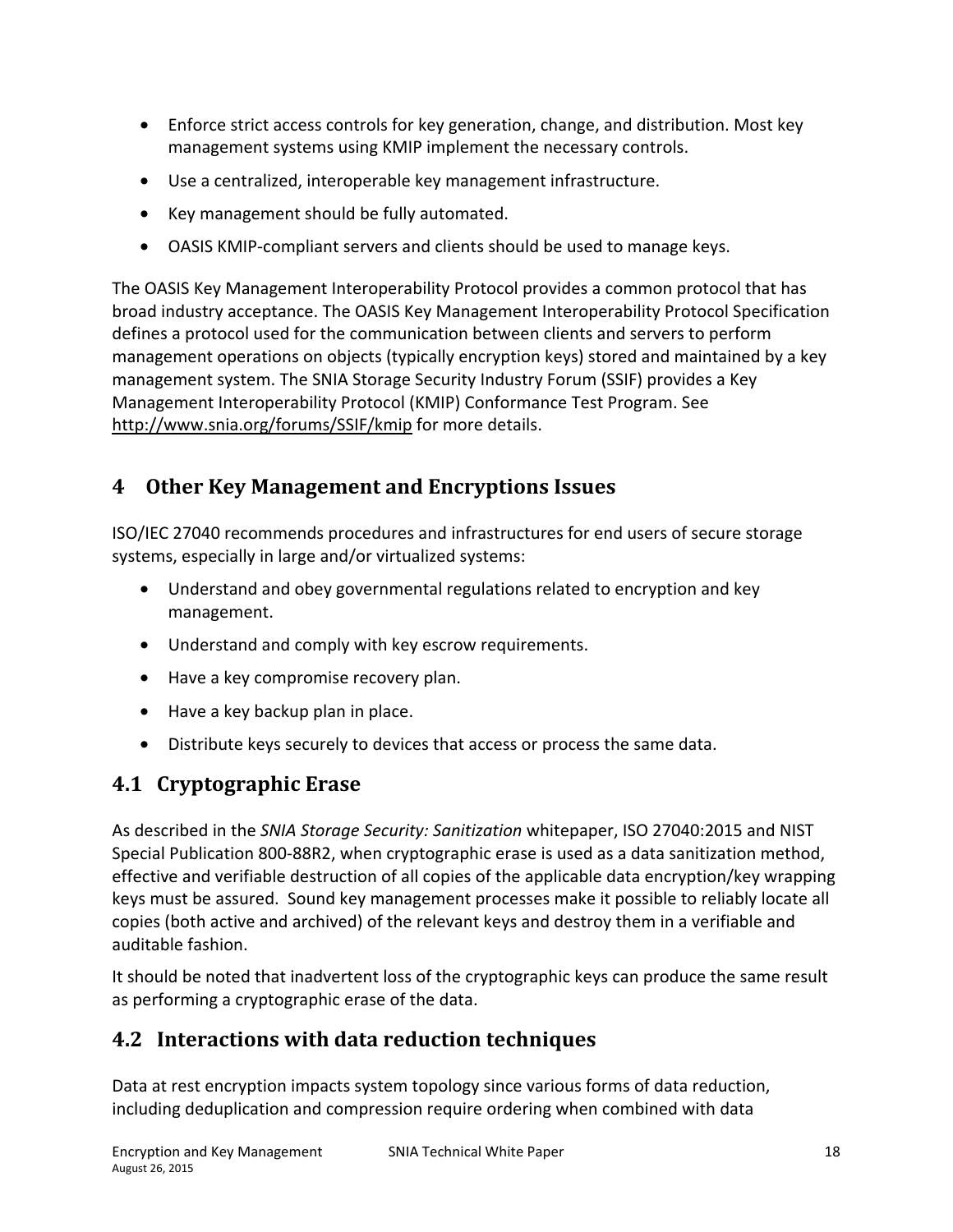encryption. Typically, data must be reduced before any encryption is performed and likewise expanded after any decryption.

# **4.3 Import/Export controls**

It is important to understand and comply with government regulations for both the import and export of encryption technologies between various countries. Frequently, such regulations prohibit the import of a strong encryption method into a country. Likewise, strong encryption technologies where both the clear text data and the cypher text data can be viewed are considered general purpose encryption devices that usually face export restrictions. These issues are complicated by differing trade agreements that have been constructed with different governments, and usually apply to both data encryption and key management equipment.

Additionally, key escrow may be required either by governmental or corporate requirements. This is an arrangement where keys needed to decrypt encrypted data are held in escrow so that, under certain circumstances, an authorized third party may gain access to those keys. Note that key escrow may be required for both data in motion and data at rest.

As an example, a great deal of practical information about United States regulations related to the export of encrypting technologies and equipment can be found at the US Department of Commerce's Bureau of Industry and security website:

https://www.bis.doc.gov/index.php/policy-guidance/encryption.

## **4.4 Recovery plan**

Recovery of encrypted data requires both the encrypted data and the keys needed to decrypt that data. As a result, keys need to be distributed to allow redundancy, but must be exchanged in a secure fashion to avoid compromise or corruption of the key. Unintended alteration of the key will also cause a loss of access to the data, so the key management system must provide redundancy and disaster recovery mechanisms for the keys. Recovery plans must also be available in the event that a key is compromised.

# **4.5 Compliance**

Compliance aspects of storage and key management systems that would be of concern in an audit include accountability, traceability, detection and monitoring, sanitization, privacy, and legal requirements. While many of these processes may be in place for the overall computing infrastructure, it is important to extend audit logging to the storage layer. This means maintaining a secure audit log for such events as data encryption, decryption, or destruction of data, and the creation, deletion, and use of keys. Sufficient information must be collected so that the source and a specific individual of such changes can be identified.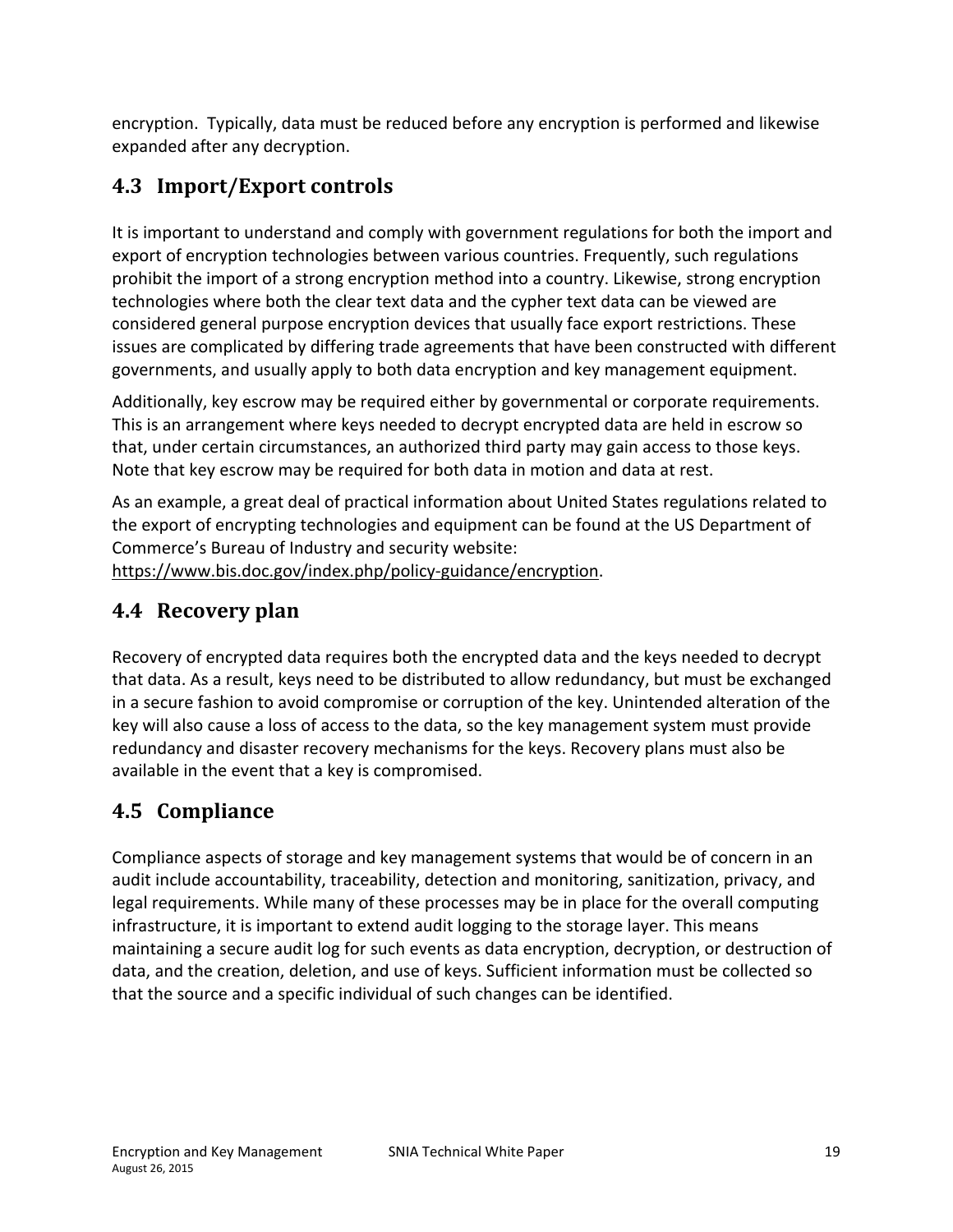### **5 Summary**

Management of data that is secured through the use of encryption is a complex effort, involving all parts of a data system infrastructure. The needs of the data path for adequate protection of the data vary greatly from data in motion to data at rest. The needs of key management systems to secure and protect the keys reflect that complexity.

Not all data needs to be secured. In most instances, only a small part of the data being transferred requires the protection encryption can provide. Carefully reviewing the data to ascertain the confidentially priorities of the data and the flow of that data can result in simplification of the encryption system, while avoiding a costly brute-force approach.

ISO/IEC 27040 has provided clear guidance for these and other areas related to secure storage. It is unique in that it is provide international guidance, pulling together the best practices of international security and storage security communities.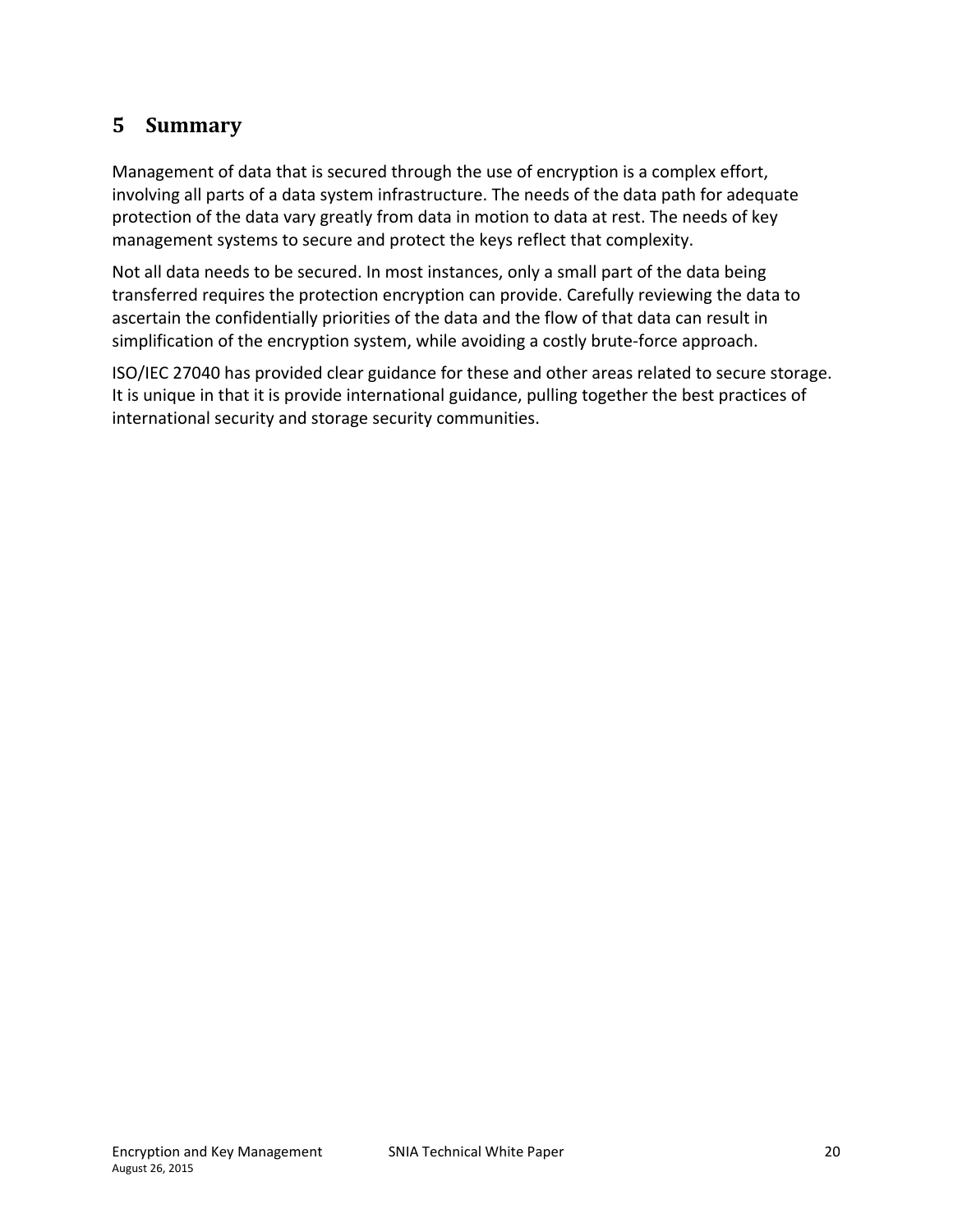### **6 Acknowledgments**

### **6.1 About the Authors**

*Walt Hubis* is the owner of Hubis Technical Associates. He provides expertise related to storage interface and storage security standards organizations with a focus on protocols and software interfaces and how innovative and disruptive computer storage technologies impact these standards. Walt has over twenty-five years of experience in storage systems engineering in both development and managerial positions and has authored several key patents in RAID and other storage related technologies. He is the vice-chair of the SNIA SSSI Initiative and has served as the Chair of the Trusted Computing Group Key Management Services Subgroup, Chair of the IEEE SISWG P1619.3 Key Management subcommittee, and Secretary of the IEEE Security in Storage work group (SISWG). Walt holds a Bachelor of Science degree in Electrical Engineering.

*Eric Hibbard* is the CTO Security and Privacy in Hitachi Data Systems where he is responsible for product security strategies and oversees the integration of security and privacy measures in products and services. Mr. Hibbard is a senior security and IS auditor professional with 30+ years of experience in enterprise-class ICT, working for government (DoD, DoE, and NASA), academia (University of CA), and industry. He is actively involved in a wide range of technologies and represents Hitachi and HDS in several standards development organizations (ISO/IEC, ITU-T, INCITS) and industry associations (SNIA, TCG, DMTF, ODCA, IIC, ISACA, ISSA). He currently serves as the International Representative for INCITS/CS1 Cyber Security, Chair of the IEEE Information Assurance Standards Committee, Co-Chair of the Cloud Security Alliance International Standardization Council, Co-Chair of the ABA Electronic Discover & Digital Evidence (EDDE) Committee, Co-Chair of the ABA IoT Committee, Vice Chair of the ABA Cloud Computing Committee, Chair of the SNIA Security TWG, and Vice Chair of the IEEE Security in Storage WG (SISWG). In addition, he is currently the Editor of ISO/IEC 27050 (Electronic discovery) and ISO/IEC 20648 (TLS for Storage Systems) draft standards as well as the recently published ISO/IEC 27040:2015 (Storage security) and Rec. ITU-T Y.3500 | ISO/IEC 17788:2014 (Cloud computing - Overview and vocabulary). Mr. Hibbard currently holds the (ISC)2 CISSP certification with the ISSAP, ISSMP, and ISSEP concentrations and the CCSP certification as well as the ISACA CISA certification. His educational background includes a B.S. in Computer Science and a Certificate of Proficiency in Data Communications.

### **6.2 Reviewers and Contributors**

The Security TWG wishes to thank the following for their contributions to this whitepaper:

| <b>Richard Austin, CISSP</b> | НP                                        |
|------------------------------|-------------------------------------------|
| Dr. Alan Yoder               | Huawei Technologies Co. Ltd.              |
| Mark Carlson                 | Toshiba America Information Systems, Inc. |
| <b>Gary Sutphin</b>          | Individual                                |
| <b>Roger Cummings</b>        | Antesignanus Inc.                         |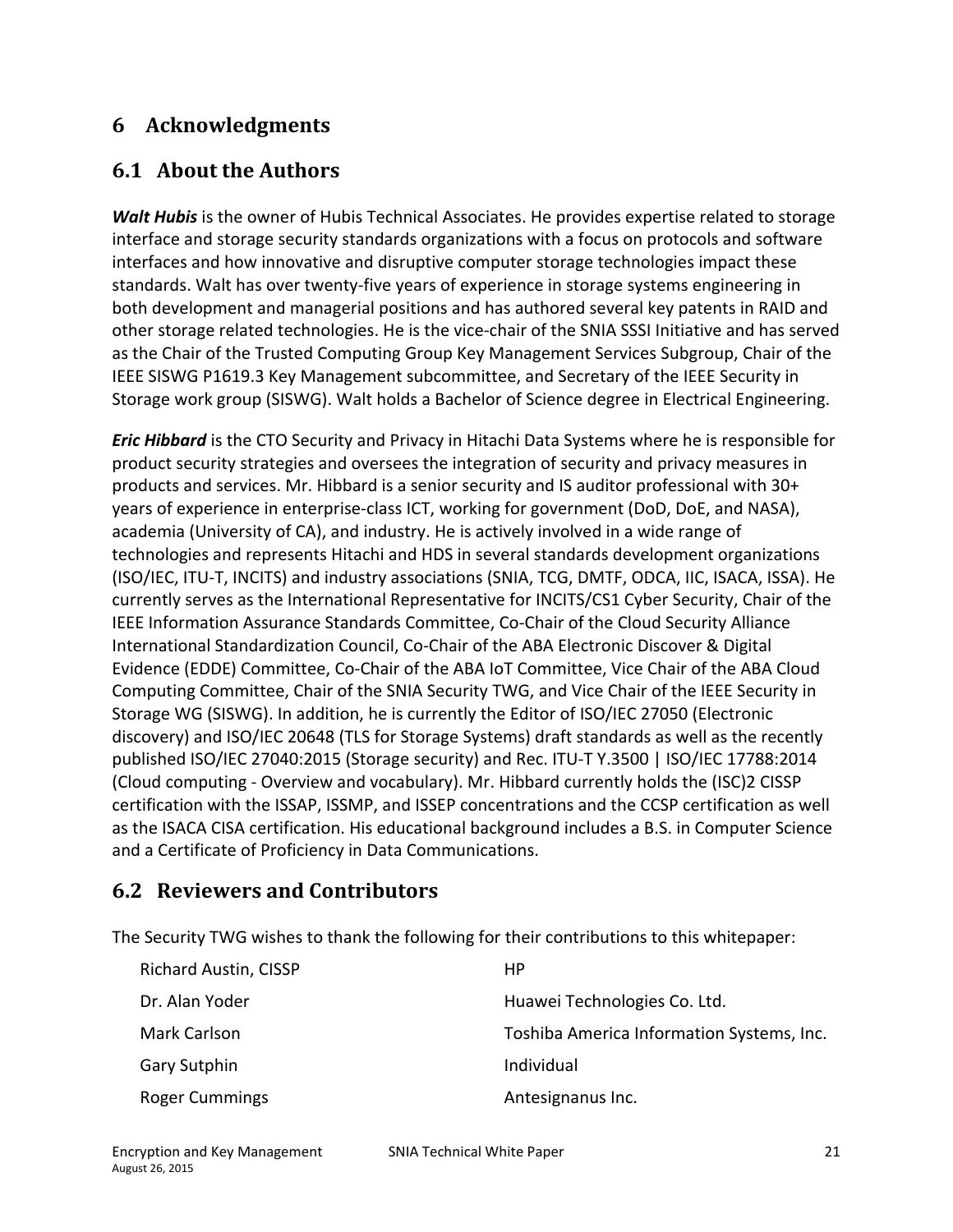### **7 For More Information**

Additional information on SNIA security activities, including the Security TWG, can be found at http://www.snia.org/security.

Suggestion for revision should be directed to http://www.snia.org/feedback/.

The ISO/IEC 27040 standard can be purchased at http://www.iso.org.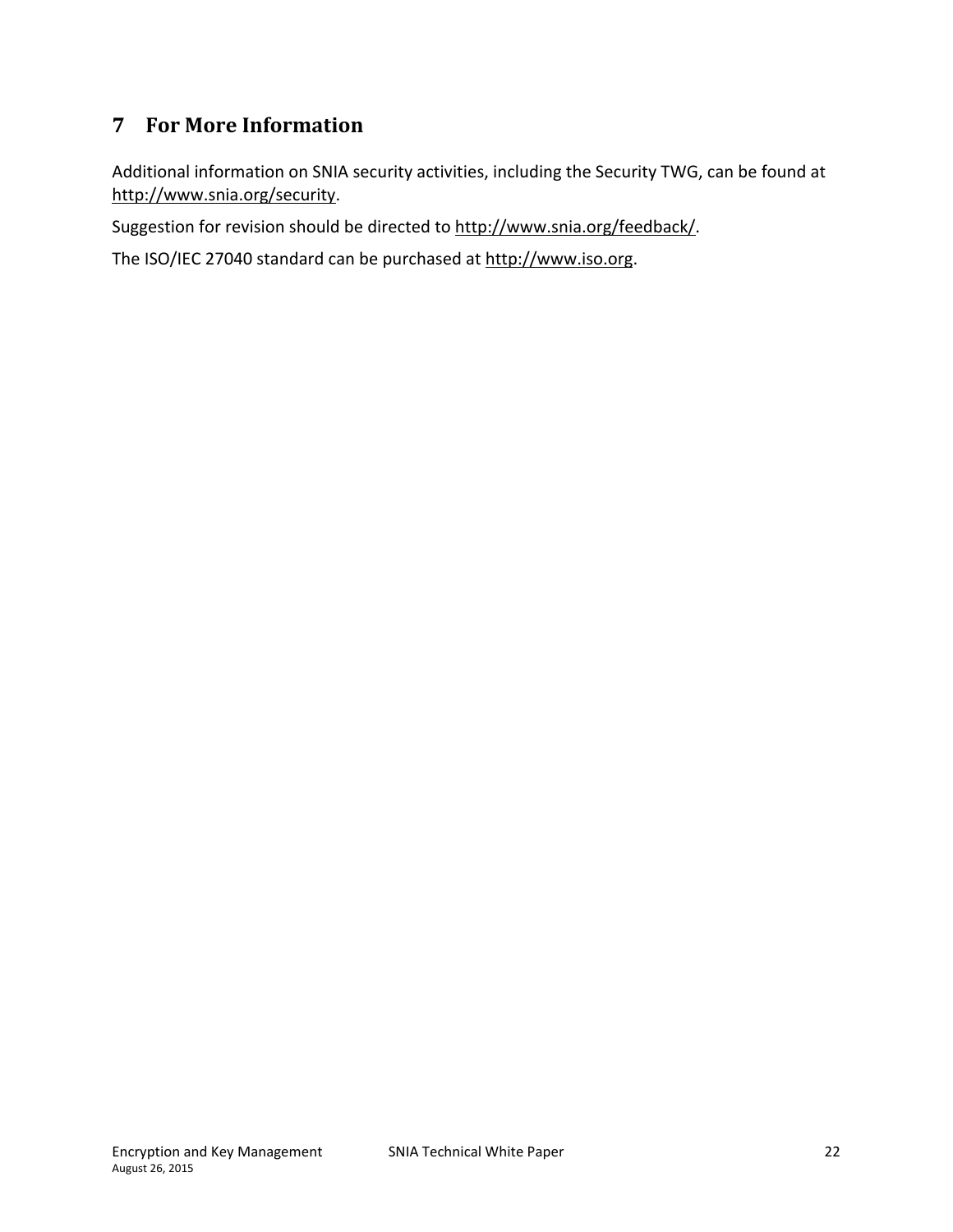### **Appendix A. Overview of ISO/IEC 27040**

The International Organization for Standardization (ISO), in conjunction with the International Electrotechnical Commission (IEC), under Subcommittee 27 (SC 27) of the Joint Technical Committee 1 (JTC 1) is nearing completions of a standard to address storage security. This is noteworthy since a major element of SC27's program of work (see Appendix B) includes International Standards for information security management systems (ISMS), often referred to as the ISO/IEC 27000-series, including ISO/IEC 27001 (criteria used for ISMS certification of organizations).

The full title of the new SC27 storage security standard is ISO/IEC 27040:2014, *Information technology — Security techniques — Storage security*. The purpose of ISO/IEC 27040 is to provide security guidance for storage systems and ecosystems as well as for protection of data in these systems; it supports the general concepts specified in ISO/IEC 27001. It is relevant to managers and staff concerned with data storage and information security risk management within an organization and, where appropriate, external parties supporting such activities.

The standard provides relevant terminology, including the following important definitions:

• *Storage security* - application of physical, technical and administrative controls to protect storage systems and infrastructure as well as the data stored within them

*Note 1 to entry:* Storage security is focused on protecting data (and its storage infrastructure) against unauthorized disclosure, modification, or destruction while assuring its availability to authorized users.

*Note 2 to entry:* These controls may be preventive, detective, corrective, deterrent, recovery, or compensatory in nature.

• *Data breach* - compromise of security that leads to the accidental or unlawful destruction, loss, alteration, unauthorized disclosure of, or access to protected data transmitted, stored or otherwise processed

Since data breaches are a major area of concern (common types are addressed in this standard), this definition plays a pivotal role throughout the standard. Historically, the storage industry was only worried about unauthorized disclosure/access, but his new definition, which is aligned with the new EU General Data Protection Rules, adds destruction, loss, and alteration. This potentially means that individuals involved with storage could now be a party to a data breach due to an action that causes data loss or corruption (e.g., from a failed microcode updated).

ISO/IEC 27040 approaches storage security guidance from two angles: 1) supporting controls and 2) design and implementation of storage security. Both are addressed in sufficient detail that storage professional with limited security knowledge and security/audit professionals with little storage background can leverage the materials.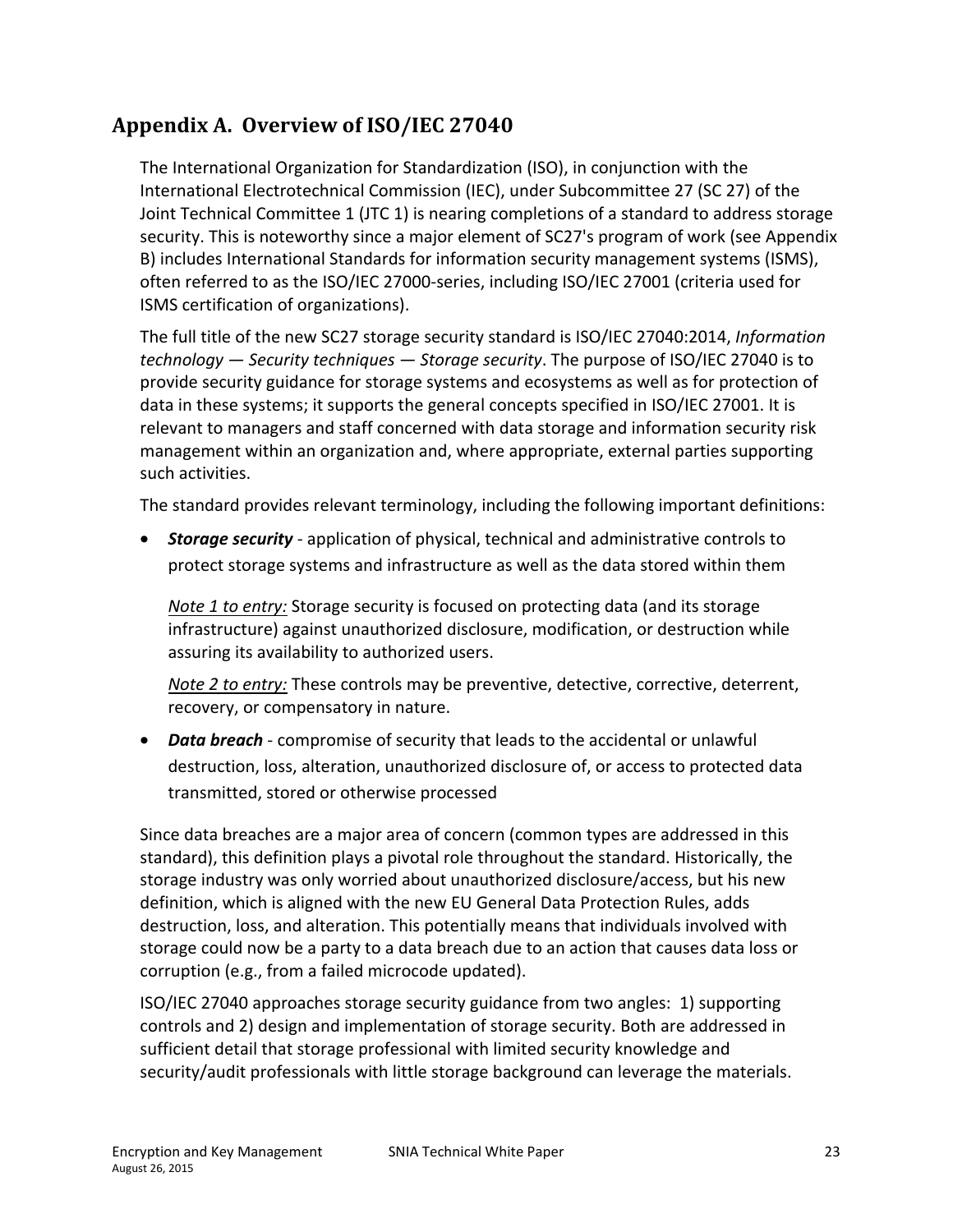#### **Storage Security - Supporting Controls**

The supporting controls clause in ISO/IEC 27040 identifies the controls (measures) that support storage security architectures, their related technical controls, and other controls (technical and non-technical) that are applicable beyond storage. Each of the following is addressed:

- Direct Attached Storage (DAS)
- Storage networking (multiple flavors of SAN and NAS)
- Storage management
- Block-based storage (Fibre Channel and IP)
- File-based storage (NFS, SMB/CIFS, pNFS)
- Object-based storage (cloud, OSD, CAS)
- Storage security services (sanitization, data confidentiality, and data reductions)

No storage technology is recommended over another. Instead, the guidance is provided in a manner that makes it clear as to what is needed/expected from a security perspective when particular storage technologies are selected or deployed. The standard also considers complex scenarios as shown in the figure.



(Source: ISO/IEC 27040:2014, Figure 2; developed by SNIA Security TWG)

#### **Storage Security - Design and Implementation**

Designing and implementing storage solutions requires adherence to core security principles. ISO/IEC 27040 addresses these design principles from a storage security perspective and leverages the supporting controls to counter storage security threats and vulnerabilities. The basic premise is that design failures can lead to significant problems (i.e., data breaches).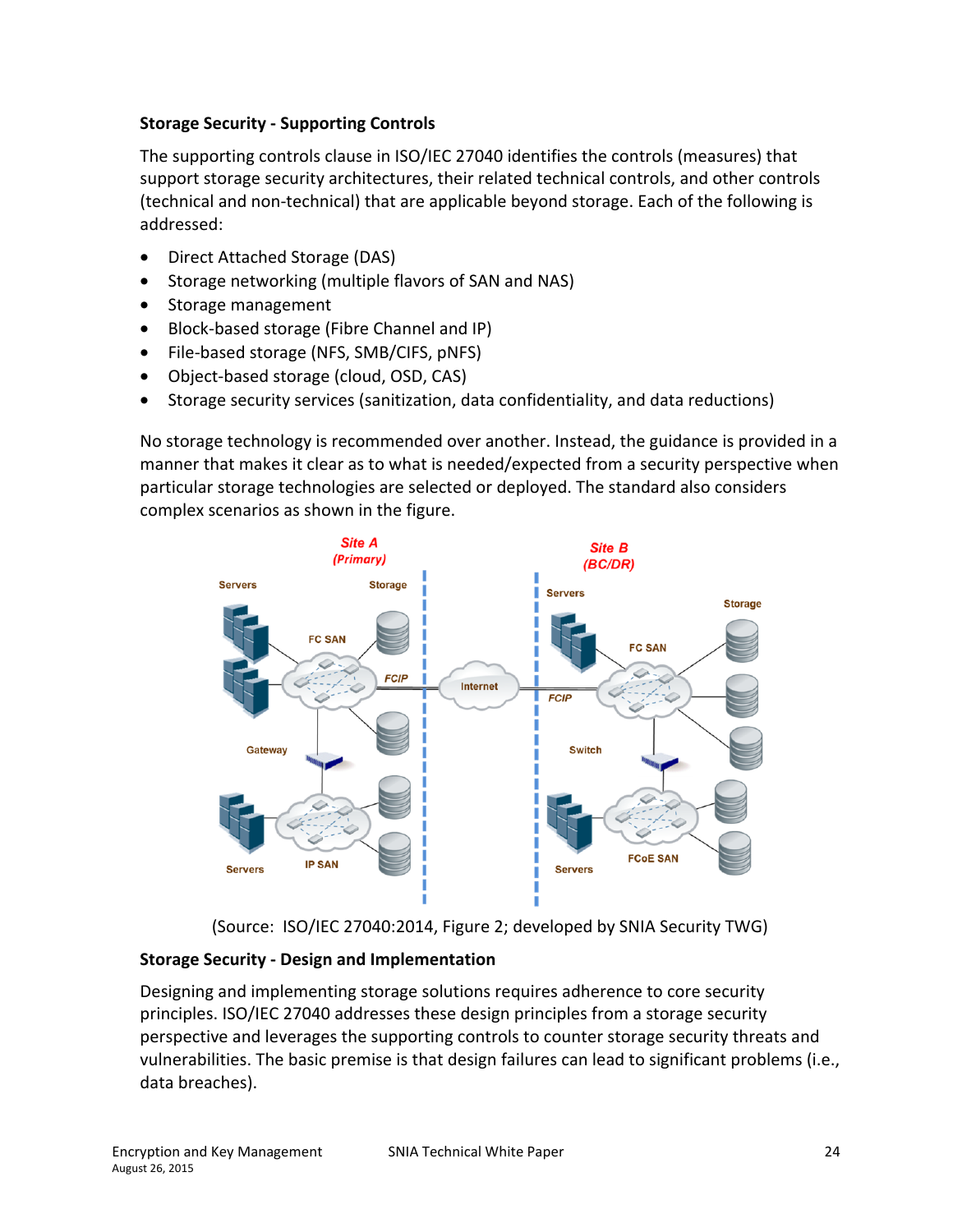The materials in this clause cover the following:

- Storage security design principles (defense in depth, security domains, design resilience, and secure initialization)
- Data reliability, availability, and resilience (including backups and replication as well as disaster recovery and business continuity)
- Data retention (long-term and short/medium-term retention)
- Data confidentiality and integrity
- Virtualization (storage virtualization and storage for virtualized systems)
- Design and implementation considerations (encryption and key management issues, alignment of storage and policy, compliance, secure multi-tenancy, secure autonomous data movement)

The secure multi-tenancy and secure autonomous data movement (similar to ILM security) are advanced issues and they are likely to have broader applicability (e.g., cloud computing).

#### **Value-added Elements of ISO/IEC 27040**

A significant effort was made to enhance the applicability and usability of ISO/IEC 27040, which lead to the incorporation of the following:

- *Media Sanitization* The standard includes an annex that provides detailed information (similar to NIST SP 800-88r1) on ways to sanitize different types of storage media. The techniques span the use of overwriting approaches through cryptographic erasure (key shredding). This is the only International Standard providing detailed coverage of this topic and it is structured such that it can be referenced like the 1995 version of DoD 5220.22-M document, which is often used by vendors.
- *Selecting Storage Security Controls* It was recognized that organizations would not be able to address the 330+ controls provided in ISO/IEC 27040. To avoid an all-or-nothing scenario, an annex was developed to help prioritize the selection and implementation of storage security controls, based on security criteria (i.e., confidentiality, integrity, availability) or data sensitivity (low or high). This annex can also be used as a checklist by auditors for storage systems and ecosystems.
- *Important Security/Storage Concepts* Given the disparate target audiences (security, storage, and audit), it became clear that certain "tutorial" materials needed to be provided to ensure a common understanding of certain concepts. As such, these details are provided in an annex, which briefly covers topics such as authentication,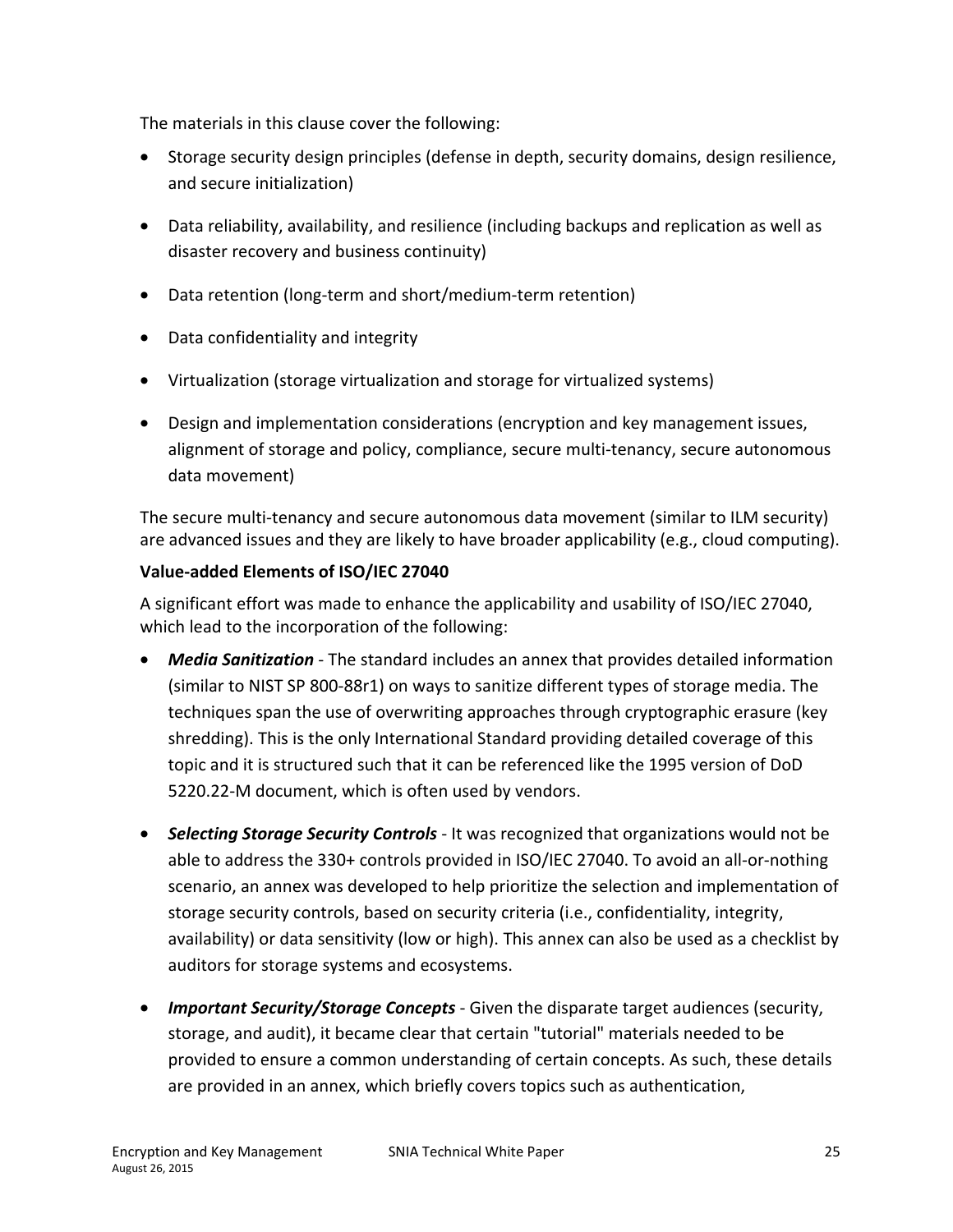authorization and access control, Self-Encrypting Drives (SED), sanitization, logging, N Port ID Virtualization (NPIV), Fibre Channel security, and OASIS KMIP. The Fibre Channel materials are especially important because this is one of the few places FC-SP-2 and other FC security mechanisms are explained.

• *Bibliography* - Normally, the bibliography of a standard is of marginal value. In ISO/IEC 27040, however, this is not the case because it represents the go-to list for relevant storage security information. One might consider it the core source material for storage security.

#### **Summary**

As data breaches persist, organizations are scrambling to find additional ways to protect their systems and data. Storage security is often overlooked and may be pressed into service as a last line of defense. ISO/IEC 27040 provides the details that can help accomplish this.

ISO/IEC 27040 is a "guidance" standard (i.e., everything is specified as "should"). It is relatively easy to turn this guidance into requirements by specifying that some or all of the guidance *shall* be implemented, or in the case of materials directed towards a vendor (e.g., RFP), the vendor *shall provide* the capabilities/functionality necessary to implement the ISO/IEC 27040 guidance (some or all).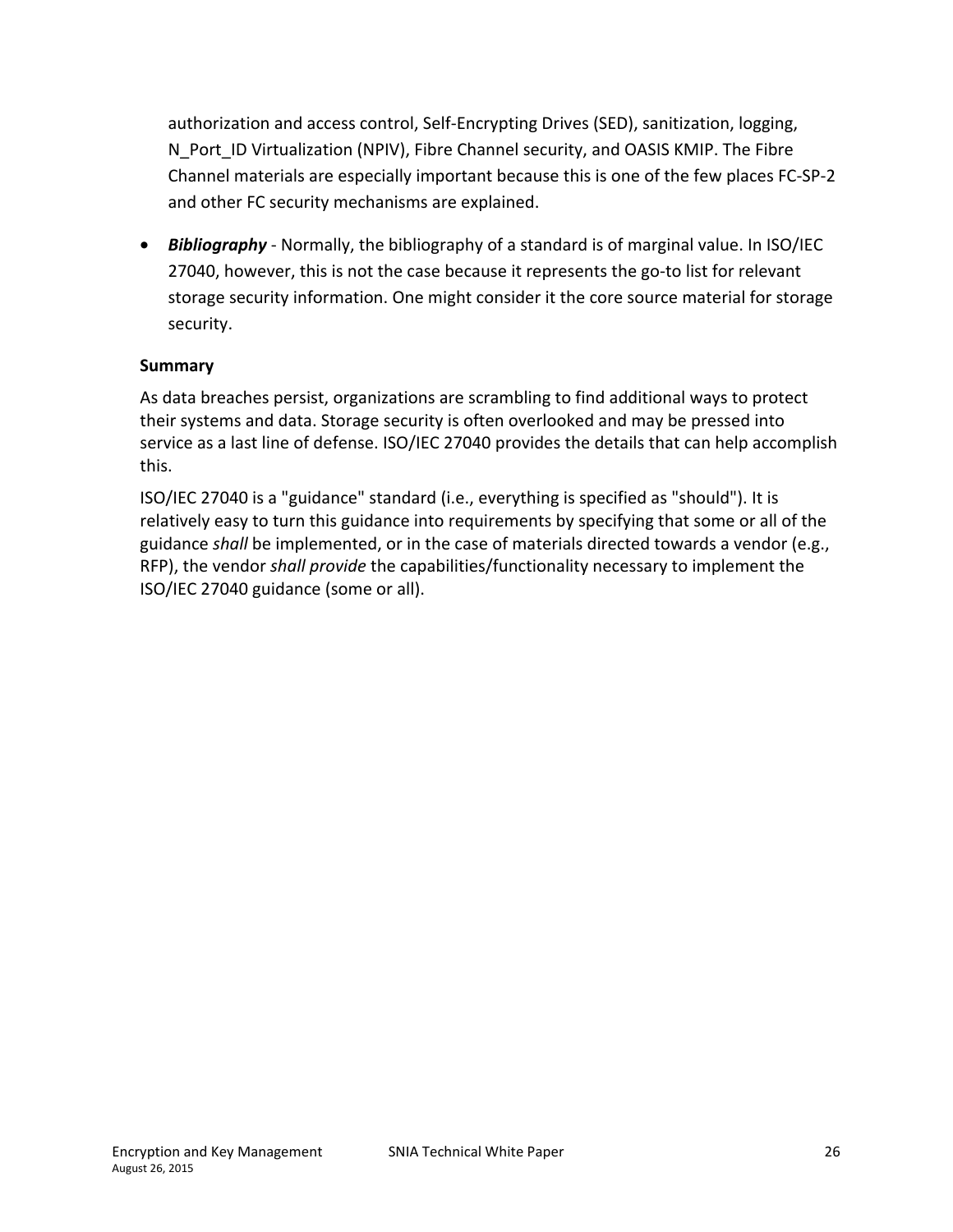# **Appendix B. Overview of ISO/IEC JTC 1/SC27**

The International Organization for Standardization (ISO) is the world's largest developer of voluntary International Standards and it is an independent, non-governmental organization made up of members from the national standards bodies of 164 countries and 3,368 technical bodies.<sup>7</sup> Since its founding in 1947, ISO has published over 19,500 International Standards covering almost all aspects of technology, business, and manufacturing (e.g., from food safety to computers, and agriculture to healthcare).

Founded in 1906, the International Electrotechnical Commission (IEC) is the world's leading organization that prepares and publishes International Standards for all electrical, electronic and related technologies, collectively known as "electrotechnology."<sup>8</sup> "Over 10,000 experts from industry, commerce, government, test and research laboratories, academia and consumer groups participate in IEC Standardization work."

ISO and IEC are two of the three global sister organizations (International Telecommunication Union, or ITU, being the third) that develop International Standards for the world. When appropriate, some or all of these SDOs cooperate to ensure that International Standards fit together seamlessly and complement each other. "Joint committees [e.g., JTC 1] ensure that International Standards combine all relevant knowledge of experts working in related areas." All ISO/IEC International Standards are fully consensus-based and represent the needs of key stakeholders of every nation participating in ISO/IEC work. "Every member country, no matter how large or small, has one vote and a say in what goes into an [ISO or] IEC International Standard."

#### **Subcommittee 27 (SC27)**

Within JTC 1, SC27 has responsibility for the development of standards for the protection of information as well as information and communications technology (ICT). This includes generic methods, techniques and guidelines to address both security and privacy aspects, such as

- Security requirements capture methodology;
- Management of information and ICT security; in particular information security management systems (ISMS), security processes, security controls and services;
- Cryptographic and other security mechanisms, including but not limited to mechanisms for protecting the accountability, availability, integrity and confidentiality of information;
- Security management support documentation including terminology, guidelines as well as procedures for the registration of security components;
- Security aspects of identity management, biometrics and privacy;

 $\overline{\phantom{a}}$ 

<sup>7</sup> *About ISO*, INTERNATIONAL ORGANIZATION FOR STANDARDIZATION, http://www.iso.org/iso/home/about.htm (last visited September 15, 2014).

<sup>8</sup> *About the IEC*, INTERNATIONAL ELECTROTECHNICAL COMMISSION, http://www.iec.ch/about/?ref=menu (last visited September 15, 2014).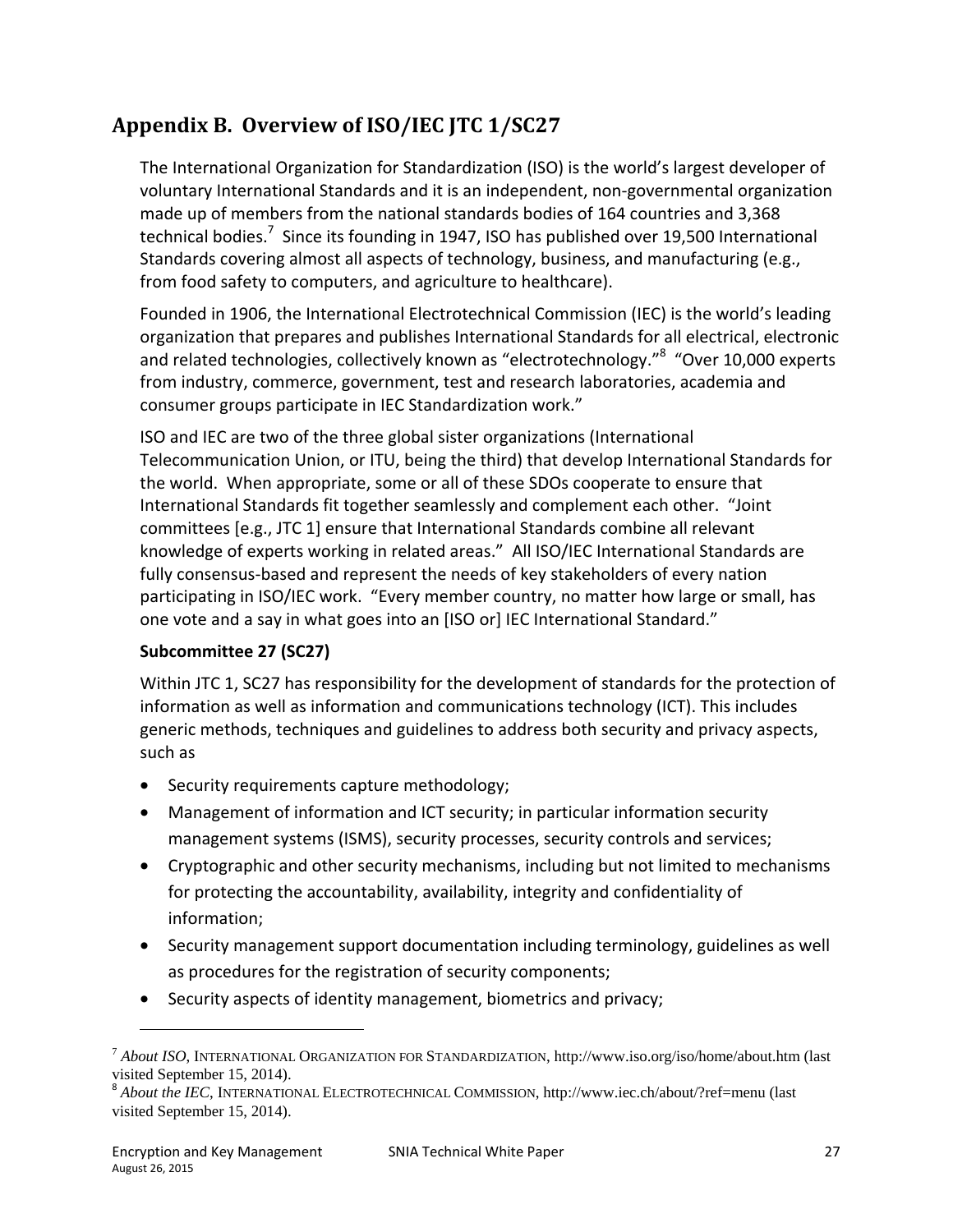- Conformance assessment, accreditation and auditing requirements in the area of information security;
- Security evaluation criteria and methodology. $9$

Since convening its first plenary session in April 1990, SC27 has published more than 120 standards and it currently has in excess of seventy-five active projects. To manage these projects and the on-going maintenance associated with the published standards, SC27 is organized into the following working groups (WGs) $^{10}$ :

- WG 1: Information security management systems (ISMS)
- WG 2: Cryptography and security mechanisms
- WG 3: Security evaluation, testing, and specification
- WG 4: Security controls and services
- WG 5: Identity management and privacy technologies
- SWG-M: Special working group on management items.
- SWG-T: Special working group on transversal items.

 $\overline{\phantom{a}}$ 

<sup>9</sup> International Organization for Standardization/ International Electrotechnical Commission [ISO/IEC], *SC 27 Business Plan October 2013—September 2014*, at 1.2, ISO/IEC JTC 1/SC 27 N12830 (Sept. 30, 2013).<br><sup>10</sup> *ISO/IEC JTC 1/SC 27 IT Security techniques*, INTERNATIONAL ORGANIZATION FOR STANDARDIZATION, http://www.iso.org/iso/iso\_technical\_committee?commid=45306 (last visited May 15, 2014).